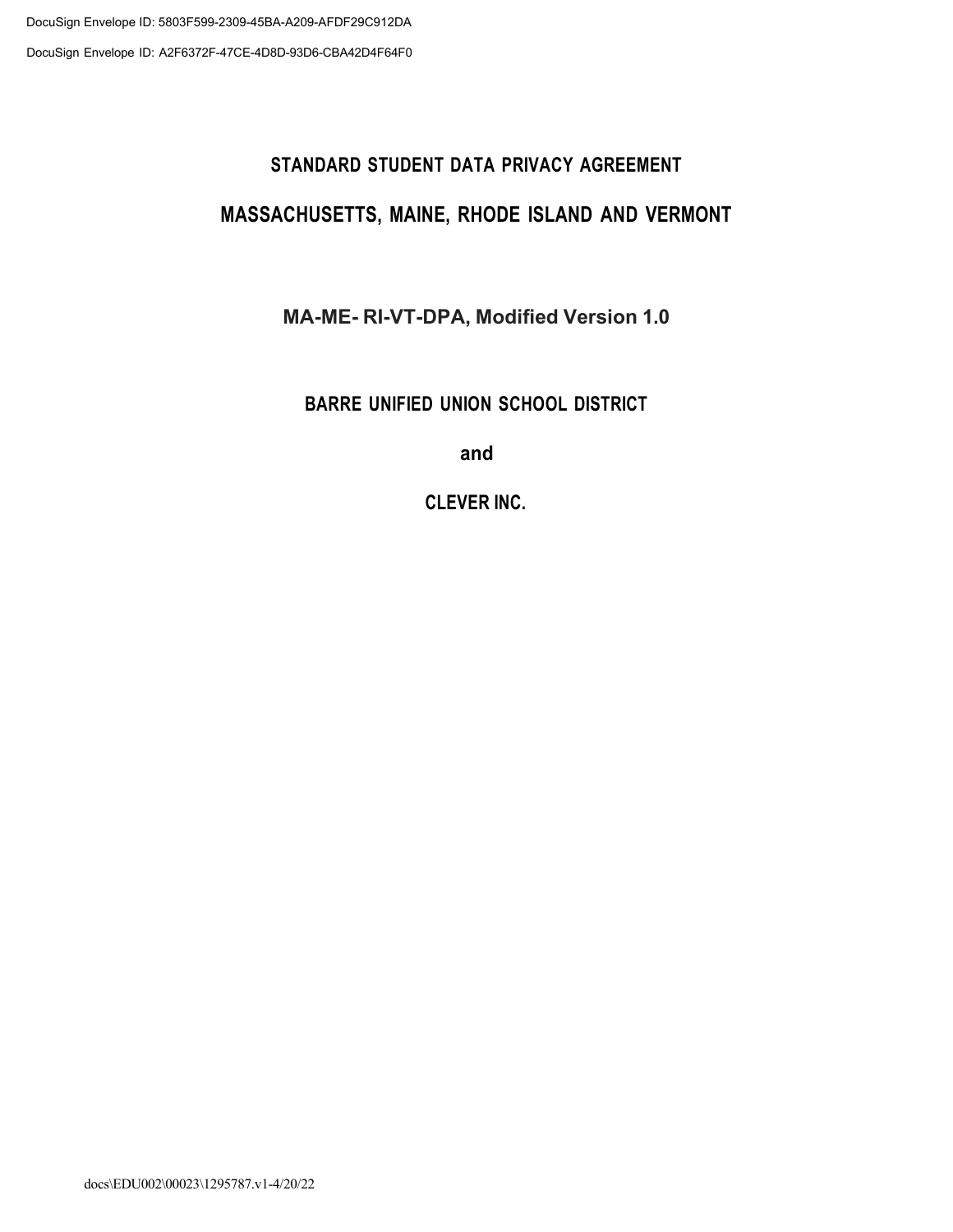DocuSign Envelope ID: 5803F599-2309-45BA-A209-AFDF29C912DA

DocuSign Envelope ID: A2F6372F-47CE-4D8D-93D6-CBA42D4F64F0

This Student Data Privacy Agreement ("**DPA**") is entered into on the date of full execution (the "**Effective Date**") and is entered into by and between: Barre Unified Union School District, located at 120 Ayers St, Barre, VT 05641 (the "**Local Education Agency**" or "**LEA**") and Clever Inc., located at 1263 Mission St, San Francisco, CA 94103 (the "**Provider**").

**WHEREAS**, the Provider is providing educational or digital services to LEA.

**WHEREAS**, the Provider and LEA recognize the need to protect personally identifiable student information and other regulated data exchanged between them as required by applicable laws and regulations, such as the Family Educational Rights and Privacy Act ("**FERPA**") at 20 U.S.C. § 1232g (34 CFR Part 99); the Children's Online Privacy Protection Act ("COPPA") at 15 U.S.C. § 6501-6506 (16 CFR Part 312), applicable state privacy laws and regulations and

**WHEREAS**, the Provider and LEA desire to enter into this DPA for the purpose of establishing their respective obligations and duties in order to comply with applicable laws and regulations.

**NOW THEREFORE**, for good and valuable consideration, LEA and Provider agree as follows:

1. A description of the Services to be provided, the categories of Student Data that may be provided by LEA to Provider, and other information specific to this DPA are contained in the Standard Clauses hereto.

#### 2. **Special Provisions.** *Check if Required*

**√** If checked, the Supplemental State Terms and attached hereto as **Exhibit "G"** are hereby incorporated by reference into this DPA in their entirety.

**√** If Checked, the Provider, has signed **Exhibit "E"** to the Standard Clauses, otherwise known as General Offer of Privacy Terms

- 3. In the event of a conflict between the SDPC Standard Clauses, the State or Special Provisions will control. In the event there is conflict between the terms of the DPA and any other writing, including, but not limited to the Service Agreement and Provider Terms of Service or Privacy Policy the terms of this DPA shall control.
- 4. This DPA shall stay in effect for three years. Exhibit E will expire 3 years from the date the original DPA was signed.
- 5. The services to be provided by Provider to LEA pursuant to this DPA are detailed in **Exhibit "A"** (the "**Services**").
- 6. **Notices**. All notices or other communication required or permitted to be given hereunder may be given via e-mail transmission, or first-class mail, sent to the designated representatives below.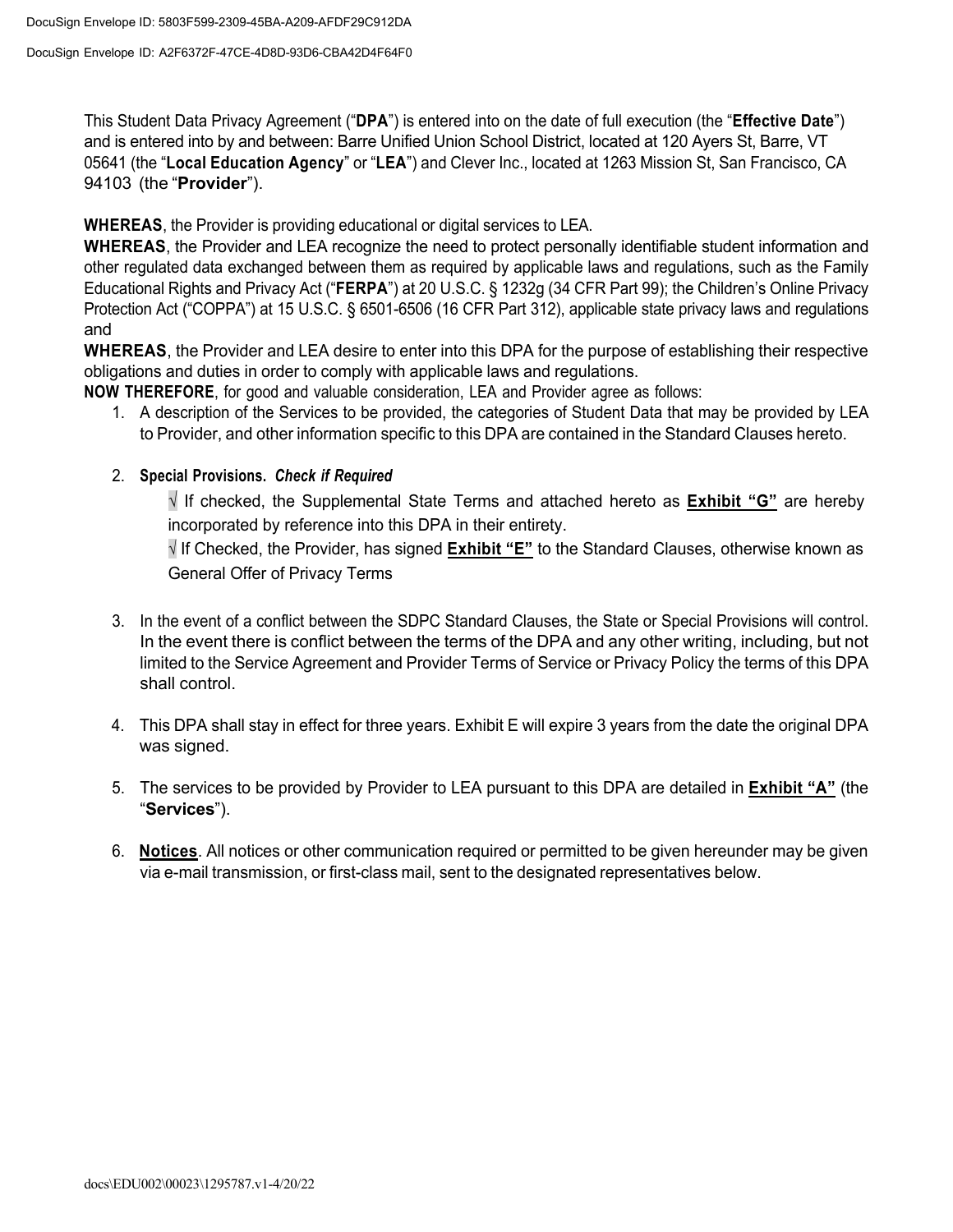The designated representative for the Provider for this DPA is:

Name: Legal Department Title: Contracts Manager Address: 1263 Mission Street, San Francisco, CA 94103 Phone: 1-877-578-5572 Email: legal@clever.com

The designated representative for the LEA for this DPA is:

Emmanuel Ajanma, MAT, Director of Technology Barre Unified Union School District eajanbsu@buusd.org 120 Ayers Street, Barre, VT 05641 802-476-5011

**IN WITNESS WHEREOF**, LEA and Provider execute this DPA as of the Effective Date.

| <b>BARRE UNIFIED UNION SCHOOL DISTRICT</b>                          |  |  |
|---------------------------------------------------------------------|--|--|
| <u>manul sjanna</u><br>By: Emmanuel Ajanma (Apr 27, 2022 10:55 EDT) |  |  |
| Date: 04/27/2022                                                    |  |  |
| Printed Name: Emmanuel Ajanma                                       |  |  |
| Title/Position: Director of Technology                              |  |  |
|                                                                     |  |  |
| <b>CLEVER INC.</b><br>DocuSigned by:                                |  |  |
| $By:$ $\Box$   Trish Sparts                                         |  |  |
| Date: 2022-04-22                                                    |  |  |
| Printed Name: Trish Sparks                                          |  |  |
| VP, Customer Success<br>Title/Position:                             |  |  |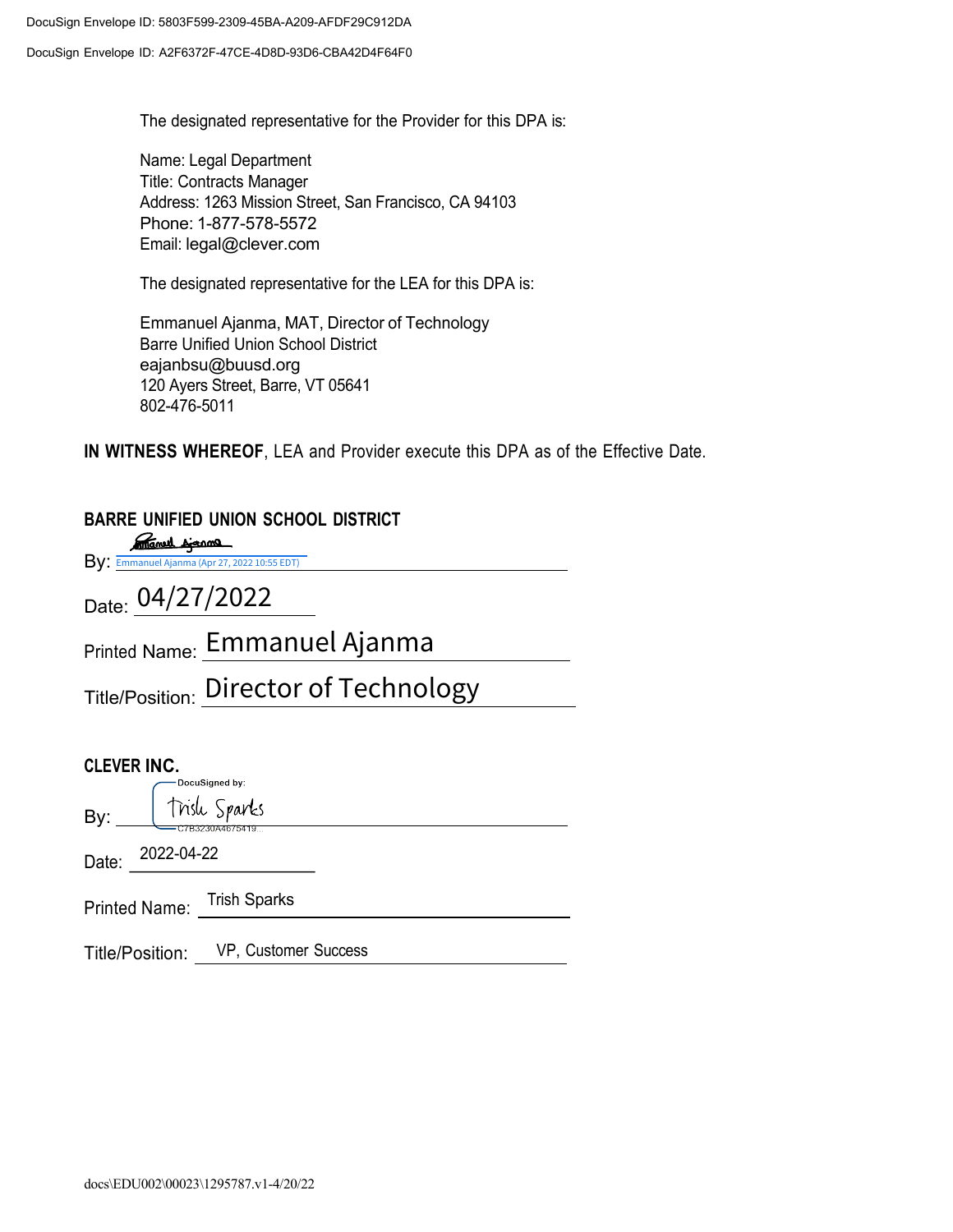DocuSign Envelope ID: 5803F599-2309-45BA-A209-AFDF29C912DA

DocuSign Envelope ID: A2F6372F-47CE-4D8D-93D6-CBA42D4F64F0

#### **STANDARD CLAUSES**

Version 1.0

#### **ARTICLE I: PURPOSE AND SCOPE**

- **1. Purpose of DPA**. The purpose of this DPA is to describe the duties and responsibilities to protect Student Data including compliance with all applicable federal, state, and local privacy laws, rules, and regulations, all as may be amended from time to time. In performing these services, the Provider shall be considered a School Official with a legitimate educational interest, and performing services otherwise provided by the LEA. Provider shall be under the direct control and supervision of the LEA, with respect to its use of Student Data
- **2. Student Data to Be Provided**. In order to perform the Services described above, LEA shall provide Student Data as identified in the Schedule of Data, attached hereto as **Exhibit "B"**.
- **3. DPA Definitions**. The definition of terms used in this DPA is found in **Exhibit "C".** In the event of a conflict, definitions used in this DPA shall prevail over terms used in any other writing, including, but not limited to the Service Agreement, Terms of Service, Privacy Policies etc.

#### **ARTICLE II: DATA OWNERSHIP AND AUTHORIZED ACCESS**

- **1. Student Data Property of LEA**. All Student Data transmitted to the Provider pursuant to the Service Agreement is and will continue to be the property of and under the control of the LEA. The Provider further acknowledges and agrees that all copies of such Student Data transmitted to the Provider, including any modifications or additions or any portion thereof from any source, are subject to the provisions of this DPA in the same manner as the original Student Data. The Parties agree that as between them, all rights, including all intellectual property rights in and to Student Data contemplated per the Service Agreement, shall remain the exclusive property of the LEA. For the purposes of FERPA, the Provider shall be considered a School Official, under the control and direction of the LEA as it pertains to the use of Student Data, notwithstanding the above.
- **2. Parent Access**. To the extent required by law the LEA shall establish reasonable procedures by which a parent, legal guardian, or eligible student may review Education Records and/or Student Data correct erroneous information, and procedures for the transfer of student-generated content to a personal account, consistent with the functionality of services. Provider shall respond in a reasonably timely manner (and no later than forty five (45) days from the date of the request or pursuant to the time frame required under state law for an LEA to respond to a parent or student, whichever is sooner) to the LEA's request for Student Data in a student's records held by the Provider to view or correct as necessary. In the event that a parent of a student or other individual contacts the Provider to review any of the Student Data accessed pursuant to the Services, the Provider shall refer the parent or individual to the LEA, who will follow the necessary and proper procedures regarding the requested information.
- **3. Separate Account**. If Student-Generated Content is stored or maintained by the Provider, Provider shall, at the request of the LEA, transfer, or provide a mechanism for the LEA to transfer, said Student-Generated Content to a separate account created by the student.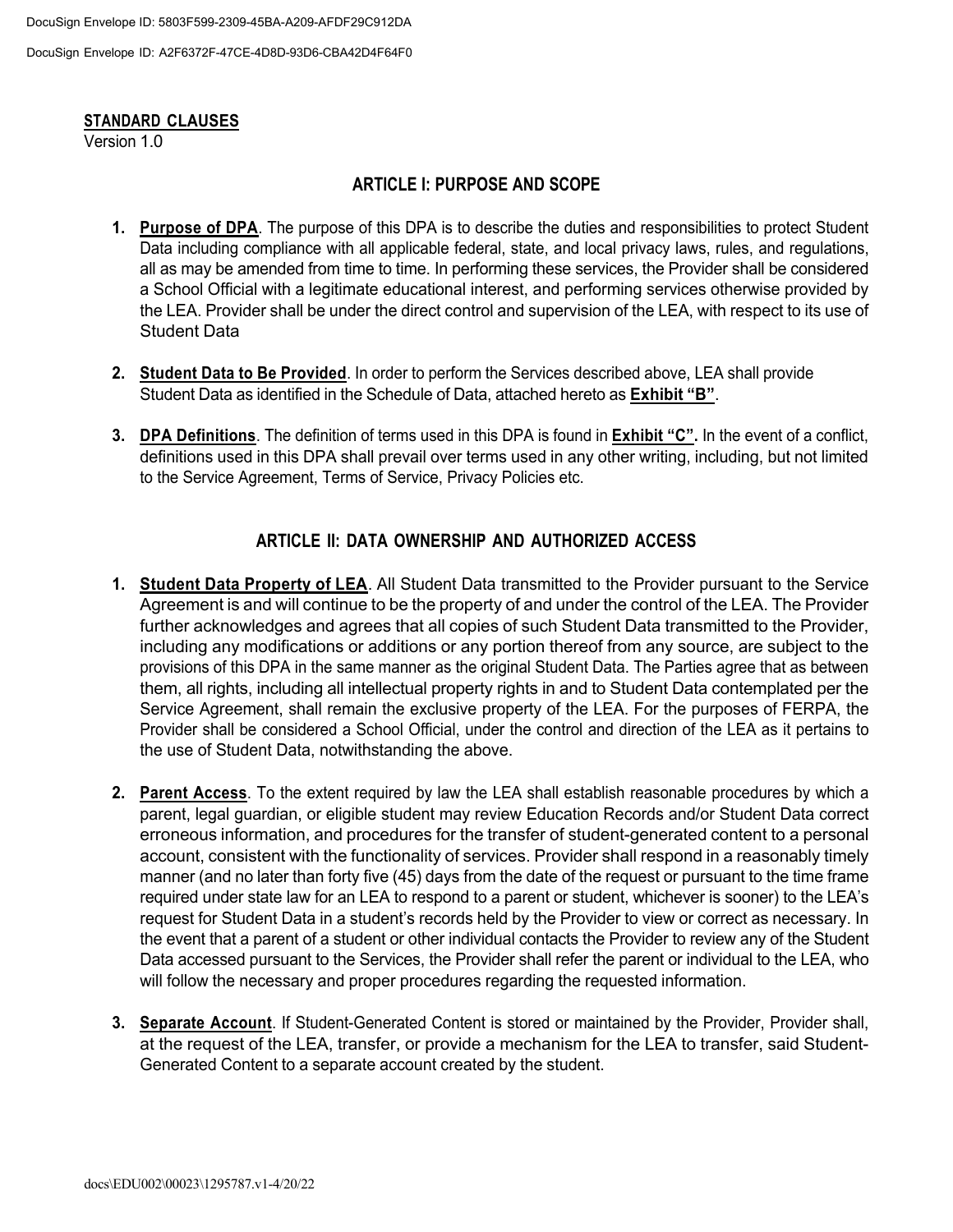- **4. Law Enforcement Requests**. Should law enforcement or other government entities ("Requesting Party(ies)") contact Provider with a request for Student Data held by the Provider pursuant to the Services, the Provider shall notify the LEA in advance of a compelled disclosure to the Requesting Party, unless lawfully directed by the Requesting Party not to inform the LEA of the request.
- **5. Subprocessors**. Provider shall enter into written agreements with all Subprocessors performing functions for the Provider in order for the Provider to provide the Services pursuant to the Service Agreement, whereby the Subprocessors agree to protect Student Data in a manner no less stringent than the terms of this DPA.

#### **ARTICLE III: DUTIES OF LEA**

- **1. Provide Data in Compliance with Applicable Laws**. LEA shall provide Student Data for the purposes of obtaining the Services in compliance with all applicable federal, state, and local privacy laws, rules, and regulations, all as may be amended from time to time.
- **2. Annual Notification of Rights**. If the LEA has a policy of disclosing Education Records and/or Student Data under FERPA (34 CFR § 99.31(a)(1)), LEA shall include a specification of criteria for determining who constitutes a school official and what constitutes a legitimate educational interest in its annual notification of rights.
- **3. Reasonable Precautions**. LEA shall take reasonable precautions to secure usernames, passwords, and any other means of gaining access to the services and hosted Student Data.
- **4. Unauthorized Access Notification**. LEA shall notify Provider promptly of any known unauthorized access. LEA will assist Provider in any efforts by Provider to investigate and respond to any unauthorized access.

#### **ARTICLE IV: DUTIES OF PROVIDER**

- **1. Privacy Compliance**. The Provider shall comply with all applicable federal, state, and local laws, rules, and regulations pertaining to Student Data privacy and security, all as may be amended from time to time.
- **2. Authorized Use**. The Student Data shared pursuant to the Service Agreement, including persistent unique identifiers, shall be used for no purpose other than the Services outlined in Exhibit A or stated in the Service Agreement and/or otherwise authorized under the statutes referred to herein this DPA.
- **3. Provider Employee Obligation**. Provider shall require all of Provider's employees and agents who have access to Student Data to comply with all applicable provisions of this DPA with respect to the Student Data shared under the Service Agreement. Provider agrees to require and maintain an appropriate confidentiality agreement from each employee or agent with access to Student Data pursuant to the Service Agreement.
- **4. No Disclosure**. Provider acknowledges and agrees that it shall not make any re-disclosure of any Student Data or any portion thereof, including without limitation, user content or other non-public information and/or personally identifiable information contained in the Student Data other than as directed or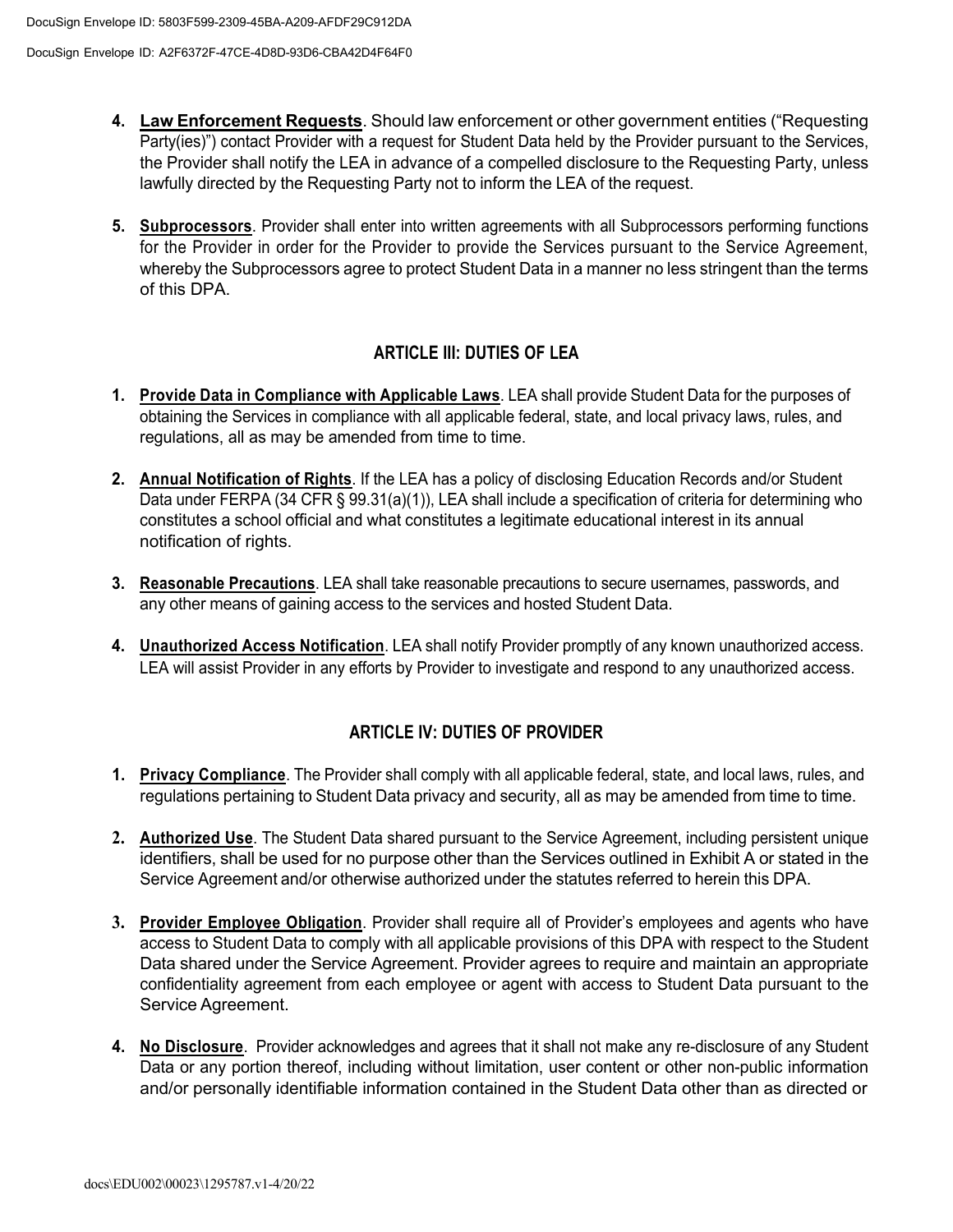permitted by the LEA or this DPA. This prohibition against disclosure shall not apply to aggregate summaries of De-Identified information, Student Data disclosed pursuant to a lawfully issued subpoena or other legal process, or to subprocessors performing services on behalf of the Provider pursuant to this DPA. Provider will not Sell Student Data to any third party.

- **5. De-Identified Data**: Provider agrees not to attempt to re-identify de-identified Student Data. De-Identified Data may be used by the Provider for those purposes allowed under FERPA and the following purposes: (1) assisting the LEA or other governmental agencies in conducting research and other studies; and (2) research and development of the Provider's educational sites, services, or applications, and to demonstrate the effectiveness of the Services; and (3) for adaptive learning purpose and for customized student learning. Provider's use of De-Identified Data shall survive termination of this DPA or any request by LEA to return or destroy Student Data. Except for Subprocessors, Provider agrees not to transfer deidentified Student Data to any party unless (a) that party agrees in writing not to attempt re-identification, and (b) prior written notice has been given to the LEA who has provided prior written consent for such transfer. Prior to publishing any document that names the LEA explicitly or indirectly, the Provider shall obtain the LEA's written approval of the manner in which de-identified data is presented.
- **6. Disposition of Data**. Upon written request from the LEA, Provider shall dispose of or provide a mechanism for the LEA to transfer Student Data obtained under the Service Agreement, within sixty (60) days of the date of said request and according to a schedule and procedure as the Parties may reasonably agree. Upon termination of this DPA, if no written request from the LEA is received, Provider shall dispose of all Student Data after providing the LEA with reasonable prior notice. The duty to dispose of Student Data shall not extend to Student Data that had been De-Identified or placed in a separate student account pursuant to section II 3. The LEA may employ a "Directive for Disposition of Data" form, a copy of which is attached hereto as **Exhibit "D"**. If the LEA and Provider employ Exhibit "D," no further written request or notice is required on the part of either party prior to the disposition of Student Data described in Exhibit "D.
- **7. Advertising Limitations.** Provider is prohibited from using, disclosing, or selling Student Data to (a) inform, influence, or enable Targeted Advertising; or (b) develop a profile of a student, family member/guardian or group, for any purpose other than providing the Service to LEA. This section does not prohibit Provider from using Student Data (i) for adaptive learning or customized student learning (including generating personalized learning recommendations); or (ii) to make product recommendations to teachers or LEA employees; or (iii) to notify account holders about new education product updates, features, or services or from otherwise using Student Data as permitted in this DPA and its accompanying exhibits

#### **ARTICLE V: DATA PROVISIONS**

- **1. Data Storage**. Where required by applicable law, Student Data shall be stored within the United States. Upon request of the LEA, Provider will provide a list of the locations where Student Data is stored.
- **2. Audits.** No more than once a year, or following unauthorized access, upon receipt of a written request from the LEA with at least ten (10) business days' notice and upon the execution of an appropriate confidentiality agreement, the Provider will allow the LEA to audit the security and privacy measures that are in place to ensure protection of Student Data or any portion thereof as it pertains to the delivery of services to the LEA. The Provider will cooperate reasonably with the LEA and any local, state, or federal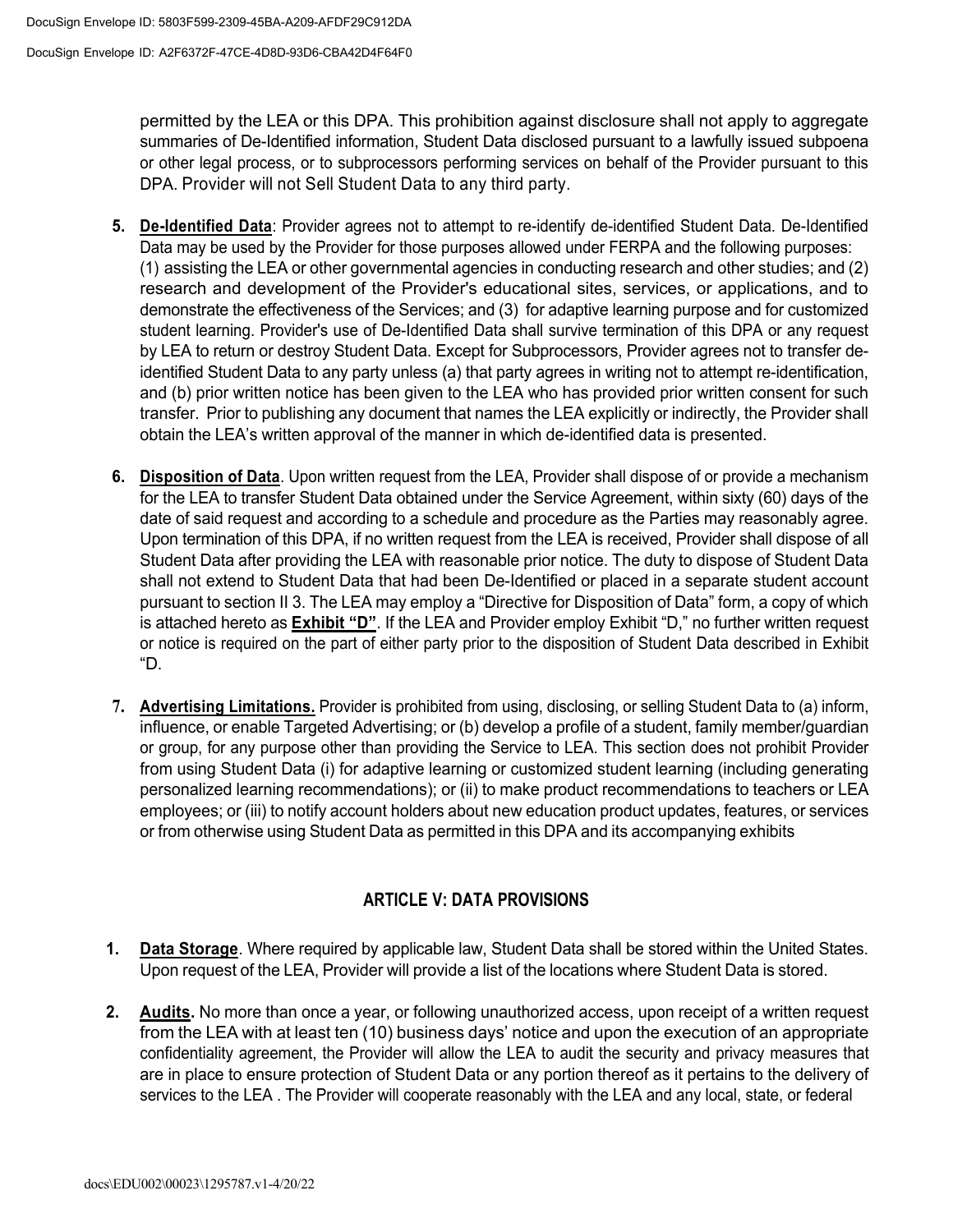agency with oversight authority or jurisdiction in connection with any audit or investigation of the Provider and/or delivery of Services to students and/or LEA, and shall provide reasonable access to the Provider's facilities, staff, agents and LEA's Student Data and all records pertaining to the Provider, LEA and delivery of Services to the LEA. Failure to reasonably cooperate shall be deemed a material breach of the DPA.

- **3. Data Security**. The Provider agrees to utilize administrative, physical, and technical safeguards designed to protect Student Data from unauthorized access, disclosure, acquisition, destruction, use, or modification. The Provider shall adhere to any applicable law relating to data security. The provider shall implement an adequate Cybersecurity Framework based on one of the nationally recognized standards set forth in **Exhibit "F"**. Exclusions, variations, or exemptions to the identified Cybersecurity Framework must be detailed in an attachment. Additionally, Provider may choose to further detail its security programs and measures that augment or are in addition to the Cybersecurity Framework in **Exhibit "F"**. Provider shall provide, in the Standard Schedule to the DPA, contact information of an employee who LEA may contact if there are any data security concerns or questions.
- **4. Data Breach**. In the event of an unauthorized release, disclosure or acquisition of Student Data that compromises the security, confidentiality or integrity of the Student Data maintained by the Provider the Provider shall provide notification to LEA within seventy-two (72) hours of confirmation of the incident, unless notification within this time limit would disrupt investigation of the incident by law enforcement. In such an event, notification shall be made within a reasonable time after the incident. Provider shall follow the following process:
	- (1) The security breach notification described above shall include, at a minimum, the following information to the extent known by the Provider and as it becomes available:
		- i. The name and contact information of the reporting LEA subject to this section.
		- ii. A list of the types of personal information that were or are reasonably believed to have been the subject of a breach.
		- iii. If the information is possible to determine at the time the notice is provided, then either (1) the date of the breach, (2) the estimated date of the breach, or (3) the date range within which the breach occurred. The notification shall also include the date of the notice.
		- iv. Whether the notification was delayed as a result of a law enforcement investigation, if that information is possible to determine at the time the notice is provided; and
		- v. A general description of the breach incident, if that information is possible to determine at the time the notice is provided.
	- (2) Provider agrees to adhere to all federal and state requirements with respect to a data breach related to the Student Data, including, when appropriate or required, the required responsibilities and procedures for notification and mitigation of any such data breach.
	- (3) Provider further acknowledges and agrees to have a written incident response plan that reflects best practices and is consistent with industry standards and federal and state law for responding to a data breach, breach of security, privacy incident or unauthorized acquisition or use of Student Data or any portion thereof, including personally identifiable information and agrees to provide LEA, upon request, with a summary of said written incident response plan.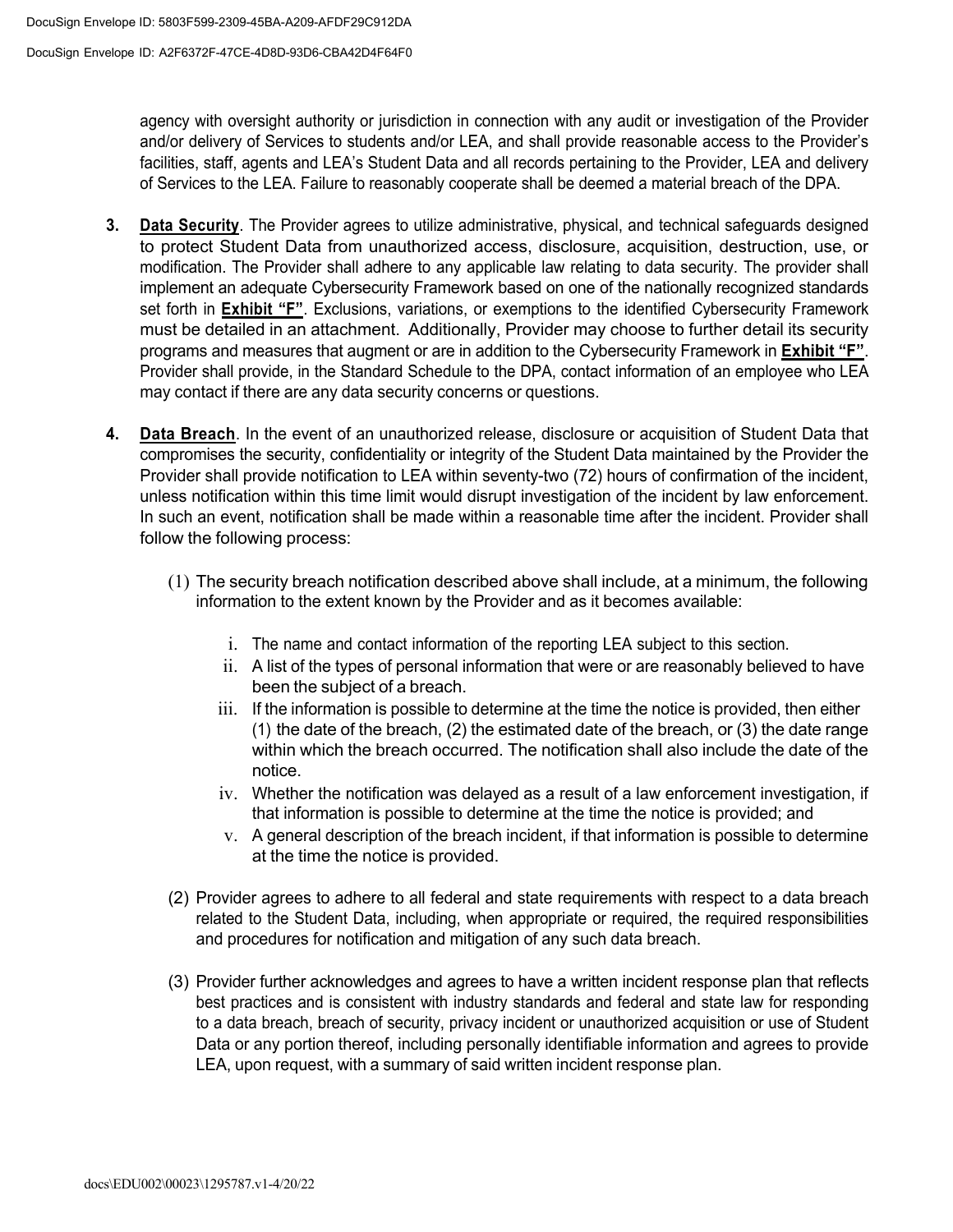- (4) LEA shall provide notice and facts surrounding the breach to the affected students, parents or guardians.
- (5) In the event of a breach originating from LEA's use of the Service, Provider shall cooperate with LEA to the extent necessary to expeditiously secure Student Data.

#### **ARTICLE VI: GENERAL OFFER OF TERMS**

Provider may, by signing the attached form of "General Offer of Privacy Terms" (General Offer, attached hereto as **Exhibit "E"**), be bound by the terms of **Exhibit "E"** to any other LEA who signs the acceptance on said Exhibit. The form is limited by the terms and conditions described therein.

#### **ARTICLE VII: MISCELLANEOUS**

- **1. Termination**. In the event that either Party seeks to terminate this DPA, they may do so by mutual written consent so long as the Service Agreement has lapsed or has been terminated. Either party may terminate this DPA and any service agreement or contract if the other party breaches any terms of this DPA.
- **2. Effect of Termination Survival**. If the Service Agreement is terminated, the Provider shall destroy all of LEA's Student Data pursuant to Article IV, section 6.
- **3. Priority of Agreements**. This DPA shall govern the treatment of Student Data in order to comply with the privacy protections, including those found in FERPA and all applicable privacy statutes identified in this DPA. In the event there is conflict between the terms of the DPA and the Service Agreement, Terms of Service, Privacy Policies, or with any other bid/RFP, license agreement, or writing, the terms of this DPA shall apply and take precedence. In the event of a conflict between the SDPC Standard Clauses and the Supplemental State Terms, the Supplemental State Terms will control. Except as described in this paragraph herein, all other provisions of the Service Agreement shall remain in effect.
- **4. Entire Agreement**. This DPA and the Service Agreement constitute the entire agreement of the Parties relating to the subject matter hereof and supersedes all prior communications, representations, or agreements, oral or written, by the Parties relating thereto. This DPA may be amended and the observance of any provision of this DPA may be waived (either generally or in any particular instance and either retroactively or prospectively) only with the signed written consent of both Parties. Neither failure nor delay on the part of any Party in exercising any right, power, or privilege hereunder shall operate as a waiver of such right, nor shall any single or partial exercise of any such right, power, or privilege preclude any further exercise thereof or the exercise of any other right, power, or privilege.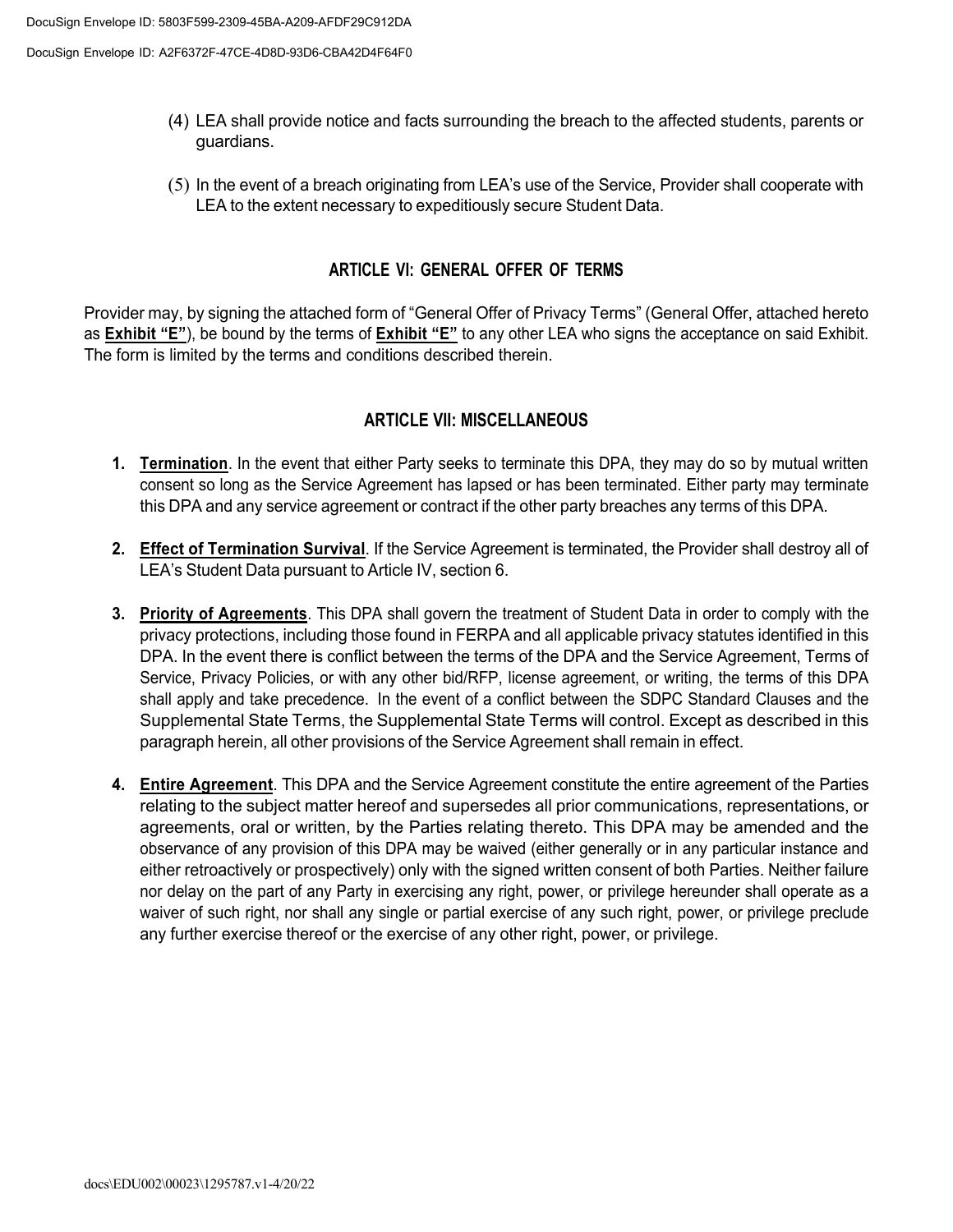- **5. Severability**. Any provision of this DPA that is prohibited or unenforceable in any jurisdiction shall, as to such jurisdiction, be ineffective to the extent of such prohibition or unenforceability without invalidating the remaining provisions of this DPA, and any such prohibition or unenforceability in any jurisdiction shall not invalidate or render unenforceable such provision in any other jurisdiction. Notwithstanding the foregoing, if such provision could be more narrowly drawn so as not to be prohibited or unenforceable in such jurisdiction while, at the same time, maintaining the intent of the Parties, it shall, as to such jurisdiction, be so narrowly drawn without invalidating the remaining provisions of this DPA or affecting the validity or enforceability of such provision in any other jurisdiction.
- **6. Governing Law; Venue and Jurisdiction**. THIS DPA WILL BE GOVERNED BY AND CONSTRUED IN ACCORDANCE WITH THE LAWS OF THE STATE OF THE LEA, WITHOUT REGARD TO CONFLICTS OF LAW PRINCIPLES. EACH PARTY CONSENTS AND SUBMITS TO THE SOLE AND EXCLUSIVE JURISDICTION TO THE STATE AND FEDERAL COURTS FOR THE COUNTY OF THE LEA FOR ANY DISPUTE ARISING OUT OF OR RELATING TO THIS DPA OR THE TRANSACTIONS CONTEMPLATED HEREBY.
- **7. Successors Bound**: This DPA is and shall be binding upon the respective successors in interest to Provider in the event of a merger, acquisition, consolidation or other business reorganization or sale of all or substantially all of the assets of such business In the event that the Provider sells, merges, or otherwise disposes of its business to a successor during the term of this DPA, the Provider shall provide written notice to the LEA no later than sixty (60) days after the closing date of sale, merger, or disposal. Such notice shall include a written, signed assurance that the successor will assume the obligations of the DPA and any obligations with respect to Student Data within the Service Agreement. The LEA has the authority to terminate the DPA if it disapproves of the successor to whom the Provider is selling, merging, or otherwise disposing of its business.
- **8. Authority.** Each party represents that it is authorized to bind to the terms of this DPA, including confidentiality and destruction of Student Data and any portion thereof contained therein, all related or associated institutions, individuals, employees or contractors who may have access to the Student Data and/or any portion thereof.
- **9. Waiver**. No delay or omission by either party to exercise any right hereunder shall be construed as a waiver of any such right and both parties reserve the right to exercise any such right from time to time, as often as may be deemed expedient.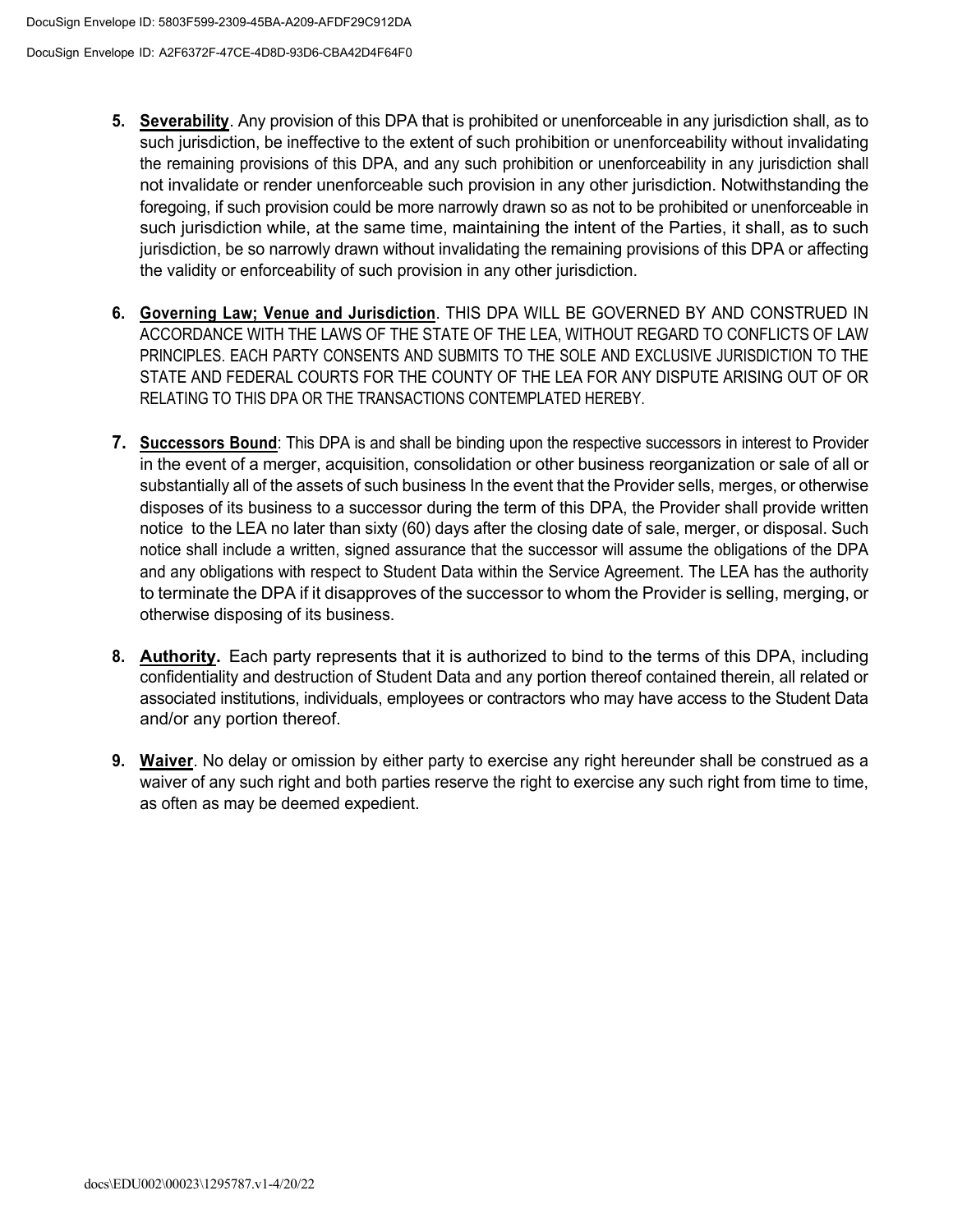DocuSign Envelope ID: 5803F599-2309-45BA-A209-AFDF29C912DA

DocuSign Envelope ID: A2F6372F-47CE-4D8D-93D6-CBA42D4F64F0

#### **EXHIBIT "A"**

#### **DESCRIPTION OF SERVICES**

The Clever technology system, an integrated into the district-student information system and identity system to create easy and secure data transportation for rostering and provisioning of student accounts for partner applications. Clever offers single-sign-on into any application, a customizable student and teacher portal, and an administrator dashboard that allows for easy trouble-shooting and application management.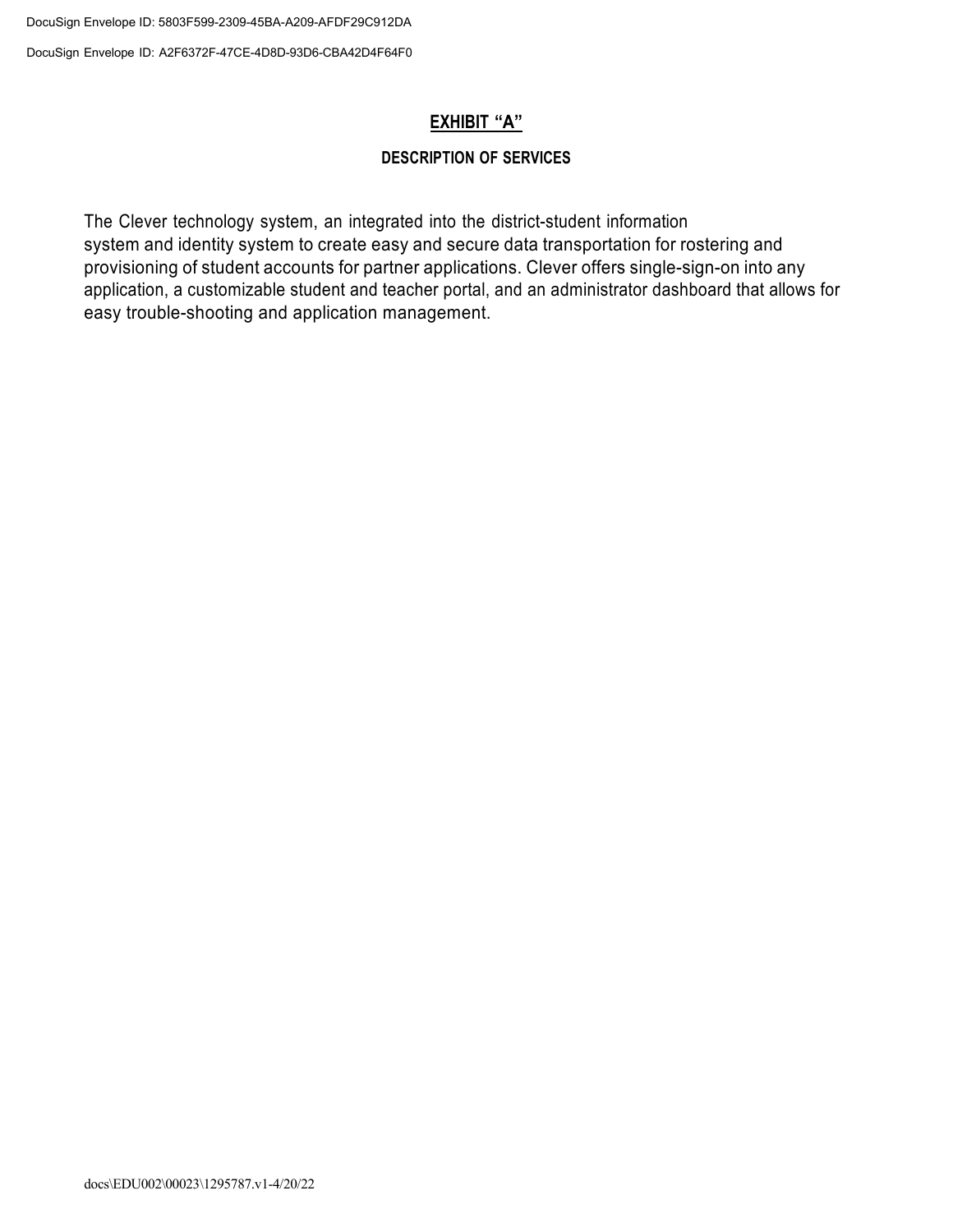| <b>Category of Data</b>                    | <b>Elements</b>                                                                    | <b>Check if Used</b><br>by Your System             |
|--------------------------------------------|------------------------------------------------------------------------------------|----------------------------------------------------|
| <b>Application Technology</b><br>Meta Data | IP Addresses of users, Use of cookies, etc. Required and<br>collected by Clever    | Yes                                                |
|                                            | Other application technology meta data-Please specify:                             | <b>No</b>                                          |
| <b>Application Use Statistics</b>          | Meta data on user interaction with application Required and<br>collected by Clever | Yes                                                |
|                                            | Standardized test scores                                                           | <b>No</b>                                          |
|                                            | Observation data                                                                   | No                                                 |
|                                            | Other assessment data-Please specify:                                              | <b>No</b>                                          |
| Attendance                                 | Student school (daily) attendance data                                             | <b>No</b>                                          |
|                                            | Student class attendance data                                                      | No                                                 |
| Communications                             | Online communications captured (emails, blog entries)                              | (Opt in or opt<br>out for<br>Messaging<br>feature) |
| Conduct                                    | Conduct or behavioral data                                                         | <b>No</b>                                          |
| Demographics                               | Date of Birth Required by Renaissance.                                             | Yes                                                |
|                                            | Place of Birth                                                                     | <b>No</b>                                          |
|                                            | Gender                                                                             | <b>No</b>                                          |
|                                            | Ethnicity or race                                                                  | No                                                 |
|                                            | Language information (native, or primary language spoken by<br>student)            | <b>No</b>                                          |
|                                            | Other demographic information-Please specify:                                      |                                                    |
| Enrollment                                 | Student school enrollment                                                          | Yes                                                |
|                                            | Student grade level. Required by Renaissance.                                      | Yes                                                |
|                                            | Homeroom                                                                           | No                                                 |
|                                            | Guidance counselor                                                                 | <b>No</b>                                          |
|                                            | Specific curriculum programs                                                       | <b>No</b>                                          |
|                                            | Year of graduation                                                                 | No                                                 |

#### **EXHIBIT "B" SCHEDULE OF DATA**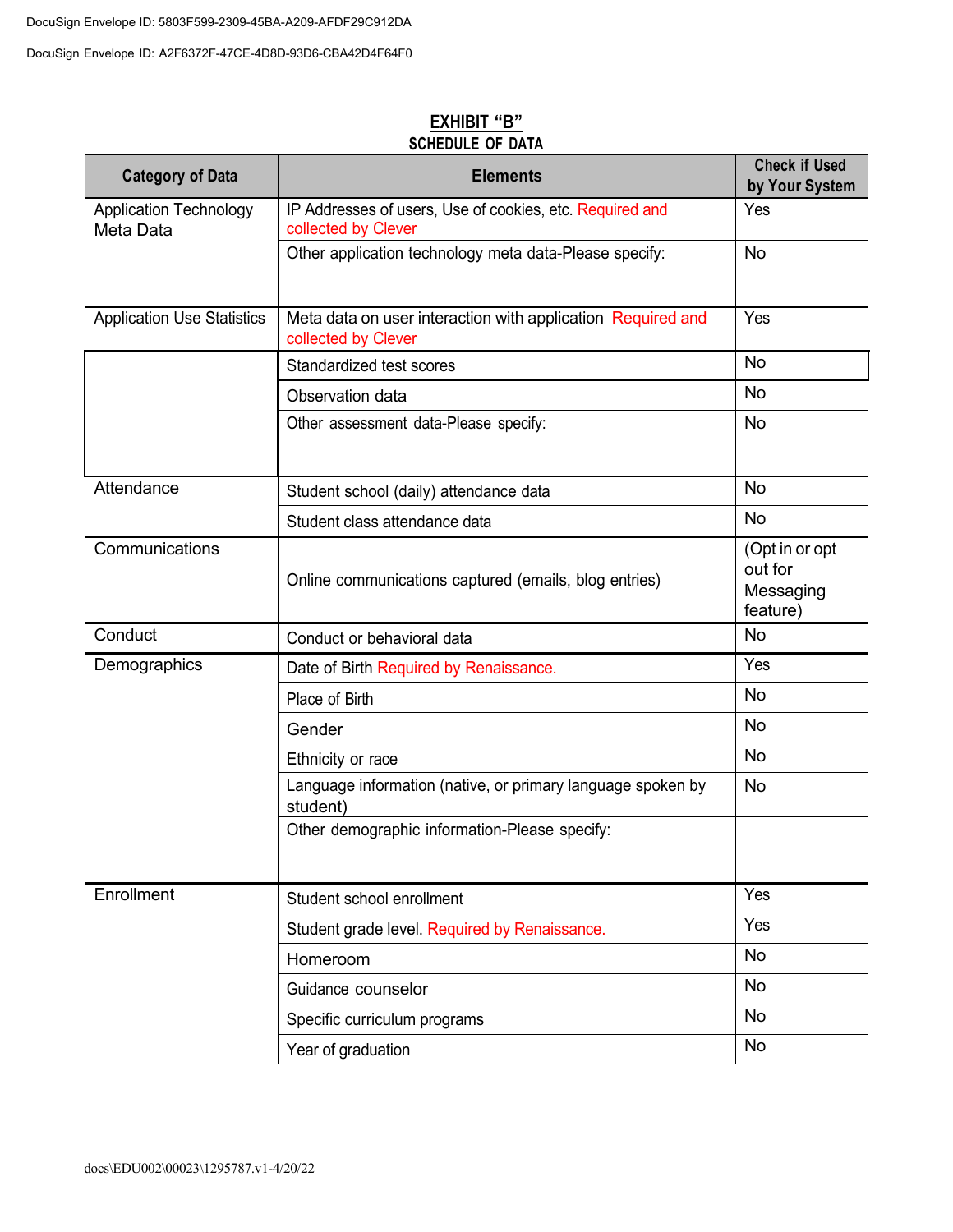| <b>Category of Data</b>              | <b>Elements</b>                                                                                                              | <b>Check if Used</b><br>by Your System |
|--------------------------------------|------------------------------------------------------------------------------------------------------------------------------|----------------------------------------|
|                                      | Other enrollment information-Please specify:                                                                                 |                                        |
| Parent/Guardian Contact              | <b>Address</b>                                                                                                               | <b>No</b>                              |
| Information                          | Email                                                                                                                        | No                                     |
|                                      | Phone                                                                                                                        |                                        |
| Parent/Guardian ID                   | Parent ID number (created to link parents to students)                                                                       | <b>No</b>                              |
| Parent/Guardian Name                 | First and/or Last                                                                                                            | <b>No</b>                              |
| Schedule                             | Student scheduled courses                                                                                                    | Yes                                    |
|                                      | Teacher names                                                                                                                | Yes                                    |
| Special Indicator                    | English language learner information                                                                                         | <b>No</b>                              |
|                                      | Low income status                                                                                                            | <b>No</b>                              |
|                                      | Medical alerts/ health data                                                                                                  | <b>No</b>                              |
|                                      | Student disability information                                                                                               | <b>No</b>                              |
|                                      | Specialized education services (IEP or 504)                                                                                  | <b>No</b>                              |
|                                      | Living situations (homeless/foster care)                                                                                     | <b>No</b>                              |
|                                      | Other indicator information-Please specify:                                                                                  |                                        |
| <b>Student Contact</b>               | <b>Address</b>                                                                                                               | <b>No</b>                              |
| Information                          | Email                                                                                                                        | <b>No</b>                              |
|                                      | Phone                                                                                                                        | <b>No</b>                              |
| <b>Student Identifiers</b>           | Local (School district) ID number                                                                                            | Yes                                    |
|                                      | State ID number                                                                                                              | No.                                    |
|                                      | Provider/App assigned student ID number                                                                                      | <b>No</b>                              |
|                                      | Student app username                                                                                                         | <b>No</b>                              |
|                                      | Student app passwords                                                                                                        | <b>No</b>                              |
| <b>Student Name</b>                  | First and/or Last                                                                                                            | Yes                                    |
| Student In App<br>Performance        | Program/application performance (typing program-student<br>types 60 wpm, reading program-student reads below grade<br>level) | <b>No</b>                              |
| <b>Student Program</b><br>Membership | Academic or extracurricular activities a student may belong to<br>or participate in                                          | <b>No</b>                              |
| <b>Student Survey</b><br>Responses   | Student responses to surveys or questionnaires                                                                               | <b>No</b>                              |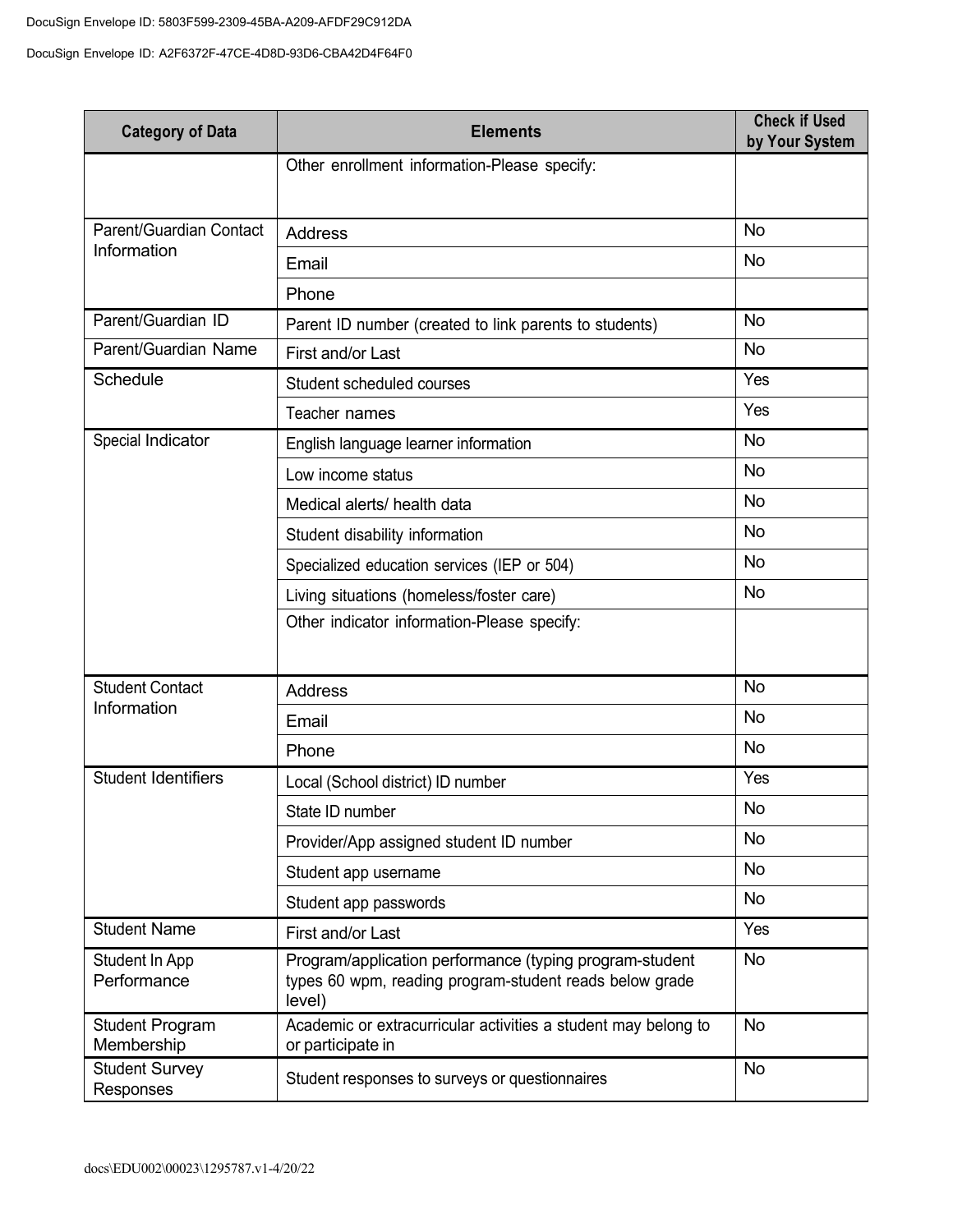| <b>Category of Data</b> | <b>Elements</b>                                    | <b>Check if Used</b><br>by Your System |
|-------------------------|----------------------------------------------------|----------------------------------------|
| Student work            | Student generated content; writing, pictures, etc. | <b>No</b>                              |
|                         | Other student work data -Please specify:           |                                        |
| Transcript              | Student course grades                              | No.                                    |
|                         | Student course data                                | <b>No</b>                              |
|                         | Student course grades/ performance scores          | <b>No</b>                              |
|                         | Other transcript data - Please specify:            |                                        |
| Transportation          | Student bus assignment                             | <b>No</b>                              |
|                         | Student pick up and/or drop off location           | <b>No</b>                              |
|                         | Student bus card ID number                         | <b>No</b>                              |
|                         | Other transportation data - Please specify:        |                                        |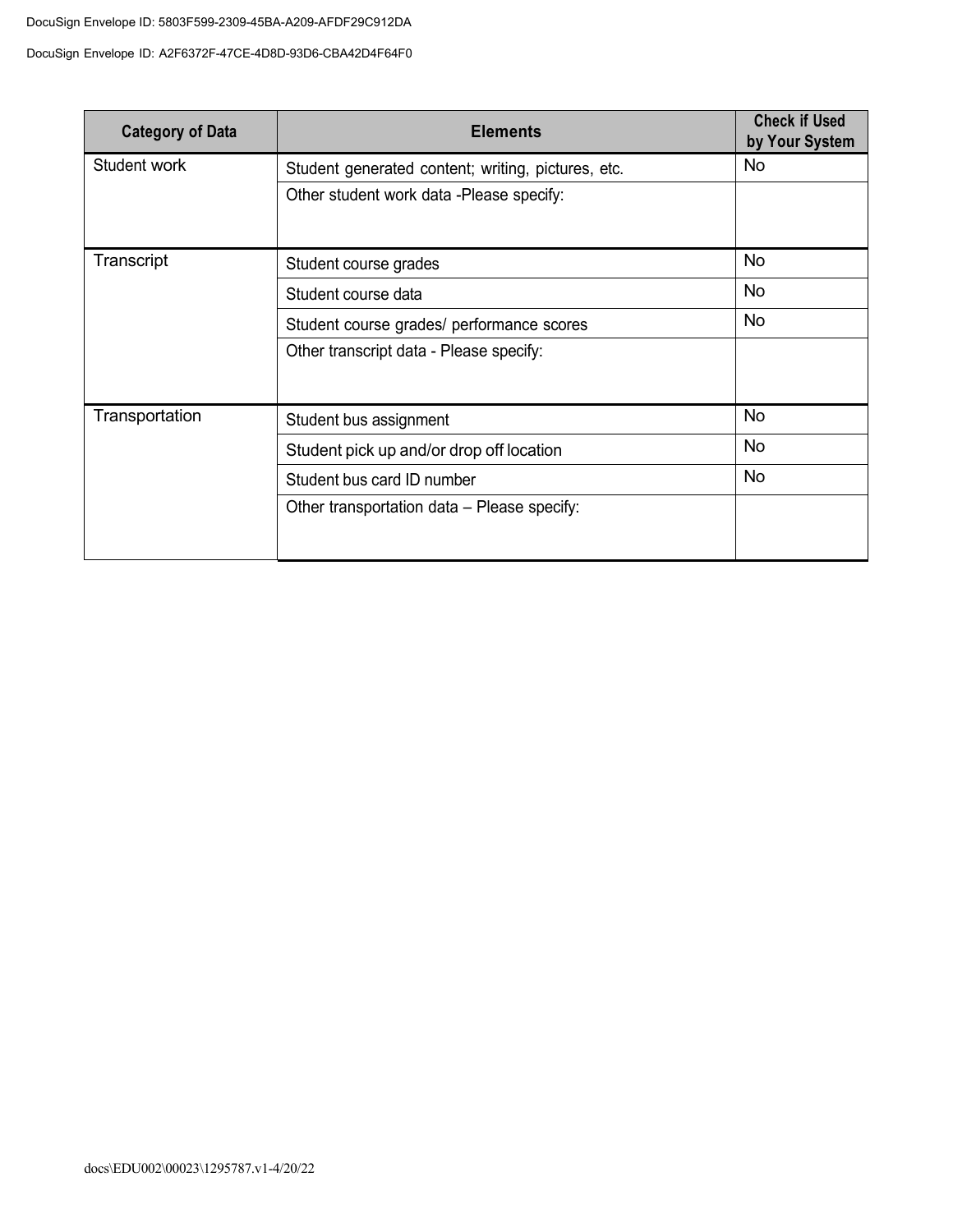| <b>Category of Data</b> | <b>Elements</b>                                                                                                                 | <b>Check if Used</b><br>by Your System |
|-------------------------|---------------------------------------------------------------------------------------------------------------------------------|----------------------------------------|
| Other                   | Please list each additional data element used, stored, or<br>collected by your application:                                     |                                        |
| None                    | No Student Data collected at this time. Provider will<br>immediately notify LEA if this designation is no longer<br>applicable. |                                        |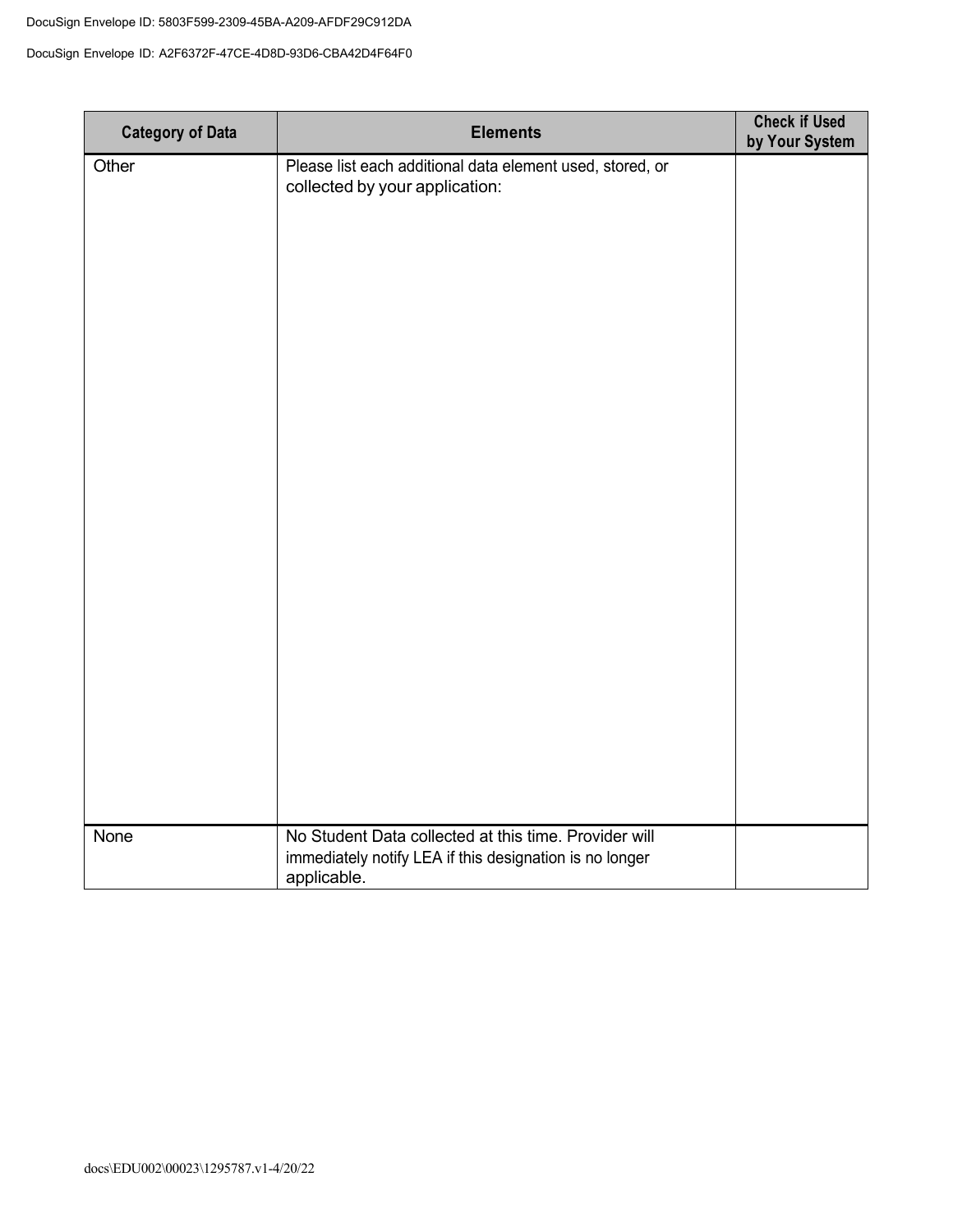#### **EXHIBIT "C" DEFINITIONS**

**De-Identified Data and De-Identification**: Records and information are considered to be de-identified when all personally identifiable information has been removed or obscured, such that the remaining information does not reasonably identify a specific individual, including, but not limited to, any information that, alone or in combination is linkable to a specific student and provided that the educational agency, or other party, has made a reasonable determination that a student's identity is not personally identifiable, taking into account reasonable available information.

**Educational Records**: Educational Records are records, files, documents, and other materials directly related to a student and maintained by the school or local education agency, or by a person acting for such school or local education agency, including but not limited to, records encompassing all the material kept in the student's cumulative folder, such as general identifying data, records of attendance and of academic work completed, records of achievement, and results of evaluative tests, health data, disciplinary status, test protocols and individualized education programs.

**Metadata**: means information that provides meaning and context to other data being collected; including, but not limited to: date and time records and purpose of creation Metadata that have been stripped of all direct and indirect identifiers are not considered Personally Identifiable Information.

**Operator**: means the operator of an internet website, online service, online application, or mobile application with actual knowledge that the site, service, or application is used for K–12 school purposes. Any entity that operates an internet website, online service, online application, or mobile application that has entered into a signed, written agreement with an LEA to provide a service to that LEA shall be considered an "operator" for the purposes of this section.

**Originating** LEA: An LEA who originally executes the DPA in its entirety with the Provider.

**Provider**: For purposes of the DPA, the term "Provider" means provider of digital educational software or services, including cloud-based services, for the digital storage, management, and retrieval of Student Data. Within the DPA the term "Provider" includes the term "Third Party" and the term "Operator" as used in applicable state statutes.

**Student Generated Content**: The term "student-generated content" means materials or content created by a student in the services including, but not limited to, essays, research reports, portfolios, creative writing, music or other audio files, photographs, videos, and account information that enables ongoing ownership of student content.

**School Official**: For the purposes of this DPA and pursuant to 34 CFR § 99.31(b), a School Official is a contractor that: (1) Performs an institutional service or function for which the agency or institution would otherwise use employees; (2) Is under the direct control of the agency or institution with respect to the use and maintenance of Student Data including Education Records; and (3) Is subject to 34 CFR § 99.33(a) governing the use and redisclosure of personally identifiable information from Education Records.

**Service Agreement**: Refers to the Clever General Terms of Use (including the Privacy Policy and Additional Terms of Use for Schools referenced therein) found at https://clever.com/trust/terms.

**Student Data**: Student Data includes any data, whether gathered by Provider or provided by LEA or its users, students, or students' parents/guardians, that is descriptive of the student including, but not limited to, information in the student's educational record or email, first and last name, birthdate, home or other physical address, telephone number, email address, or other information allowing physical or online contact, discipline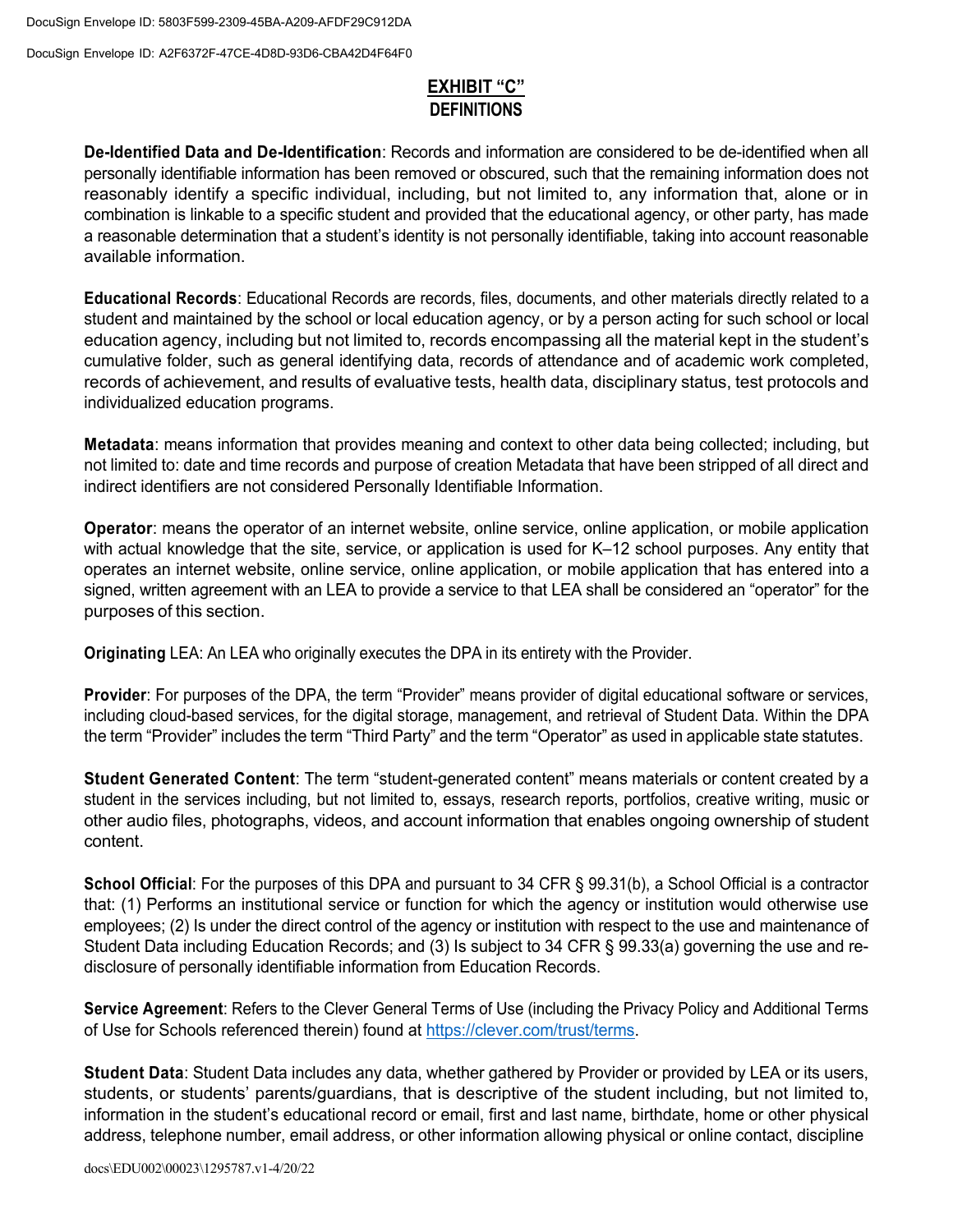DocuSign Envelope ID: 5803F599-2309-45BA-A209-AFDF29C912DA

DocuSign Envelope ID: A2F6372F-47CE-4D8D-93D6-CBA42D4F64F0

records, videos, test results, special education data, juvenile dependency records, grades, evaluations, criminal records, medical records, health records, social security numbers, biometric information, disabilities, socioeconomic information, individual purchasing behavior or preferences, food purchases, political affiliations, religious information, text messages, documents, student identifiers, search activity, photos, voice recordings, geolocation information, parents' names, or any other information or identification number that would provide information about a specific student. Student Data includes Meta Data. Student Data further includes "personally identifiable information (PII)," as defined in 34 C.F.R. § 99.3 and as defined under any applicable state law. Student Data shall constitute Education Records for the purposes of this DPA, and for the purposes of federal, state, and local laws and regulations. Student Data as specified in **Exhibit "B"** is confirmed to be collected or processed by the Provider pursuant to the Services. Student Data shall not constitute that information that has been anonymized or de-identified, or anonymous usage data regarding a student's use of Provider's services.

**Subprocessor:** For the purposes of this DPA, the term "Subprocessor" (sometimes referred to as the "Subcontractor") means a party other than LEA or Provider, who Provider uses for data collection, analytics, storage, or other service to operate and/or improve its service, and who has access to Student Data.

**Subscribing LEA**: An LEA that was not party to the original Service Agreement and who accepts the Provider's General Offer of Privacy Terms.

**Targeted Advertising:** means presenting an advertisement to a student where the selection of the advertisement is based on Student Data or inferred over time from the usage of the operator's Internet web site, online service or mobile application by such student or the retention of such student's online activities or requests over time for the purpose of targeting subsequent advertisements. "Targeted advertising" does not include any advertising to a student on an Internet web site based on the content of the web page or in response to a student's response or request for information or feedback.

**Third Party**: The term "Third Party" means a provider of digital educational software or services, including cloudbased services, for the digital storage, management, and retrieval of Education Records and/or Student Data, as that term is used in some state statutes. However, for the purpose of this DPA, the term "Third Party" when used to indicate the provider of digital educational software or services is replaced by the term "Provider."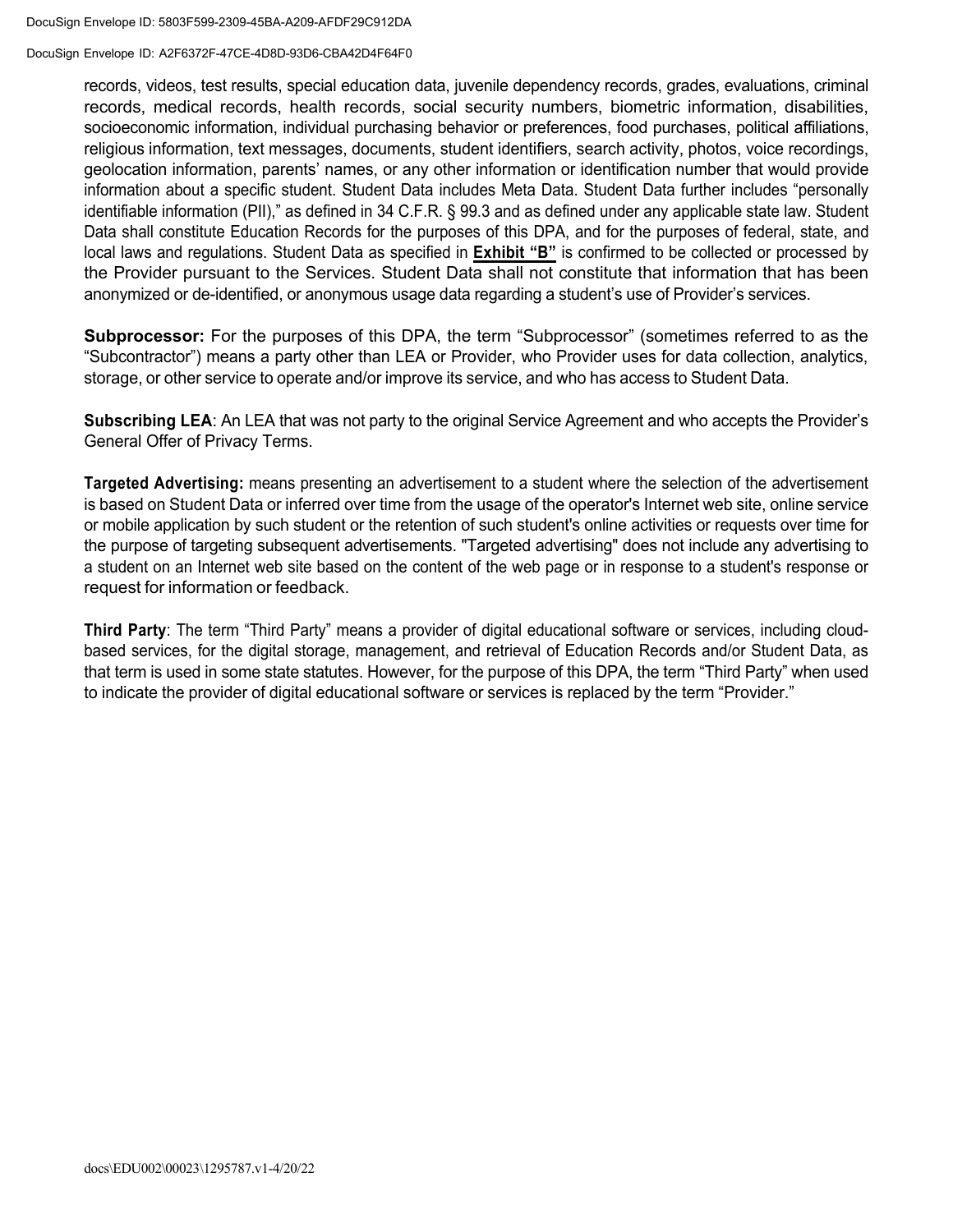#### **EXHIBIT "D" DIRECTIVE FOR DISPOSITION OF DATA**

[**Insert Name of District or LEA**] Provider to dispose of data obtained by Provider pursuant to the terms of the Service Agreement between LEA and Provider. The terms of the Disposition are set forth below:

1. Extent of Disposition

Disposition is partial. The categories of data to be disposed of are set forth below or are found in an attachment to this Directive:

[**Insert categories of data here**]

Disposition is Complete. Disposition extends to all categories of data.

2. Nature of Disposition

Disposition shall be by destruction or deletion of data.

Disposition shall be by a transfer of data. The data shall be transferred to the following site as follows:

[**Insert or attach special instructions**]

3. Schedule of Disposition

Data shall be disposed of by the following date:

**As soon as commercially practicable.** 

By [**Insert Date**]

4. Signature

Authorized Representative of LEA Date

5. Verification of Disposition of Data

Authorized Representative of Company **Date**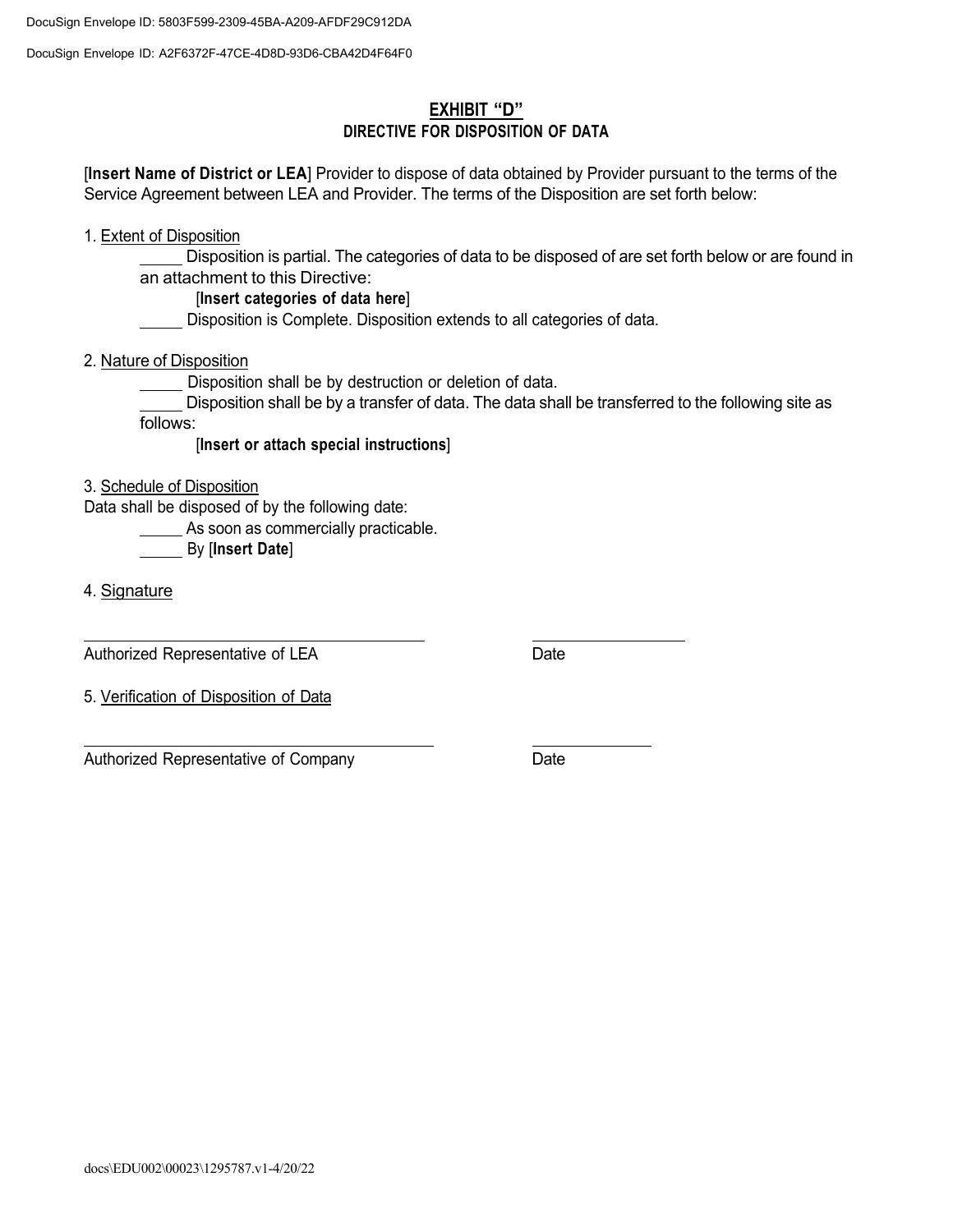#### **EXHIBIT "F" DATA SECURITY REQUIREMENTS**

#### **Adequate Cybersecurity Frameworks 2/24/2020**

The Education Security and Privacy Exchange ("Edspex") works in partnership with the Student Data Privacy Consortium and industry leaders to maintain a list of known and credible cybersecurity frameworks which can protect digital learning ecosystems chosen based on a set of guiding cybersecurity principles\* ("Cybersecurity Frameworks") that may be utilized by Provider .

| <b>MAINTAINING ORGANIZATION/GROUP</b>                                                   | <b>FRAMEWORK(S)</b>                                                                                                                  |
|-----------------------------------------------------------------------------------------|--------------------------------------------------------------------------------------------------------------------------------------|
| National Institute of Standards and<br>Technology                                       | NIST Cybersecurity Framework Version 1.1                                                                                             |
| National Institute of Standards and<br>Technology                                       | NIST SP 800-53, Cybersecurity Framework for<br>Improving Critical Infrastructure Cybersecurity<br>(CSF), Special Publication 800-171 |
| International Standards Organization                                                    | Information technology — Security techniques<br>- Information security management systems<br>(ISO 27000 series)                      |
| Secure Controls Framework Council, LLC                                                  | Security Controls Framework (SCF)                                                                                                    |
| <b>Center for Internet Security</b>                                                     | CIS Critical Security Controls (CSC, CIS Top 20)                                                                                     |
| Office of the Under Secretary of Defense for<br>Acquisition and Sustainment (OUSD(A&S)) | <b>Cybersecurity Maturity Model Certification</b><br>(CMMC, ~FAR/DFAR)                                                               |

Cybersecurity Frameworks

*Please visit http://www.edspex.org for further details about the noted frameworks.*

\*Cybersecurity Principles used to choose the Cybersecurity Frameworks are located here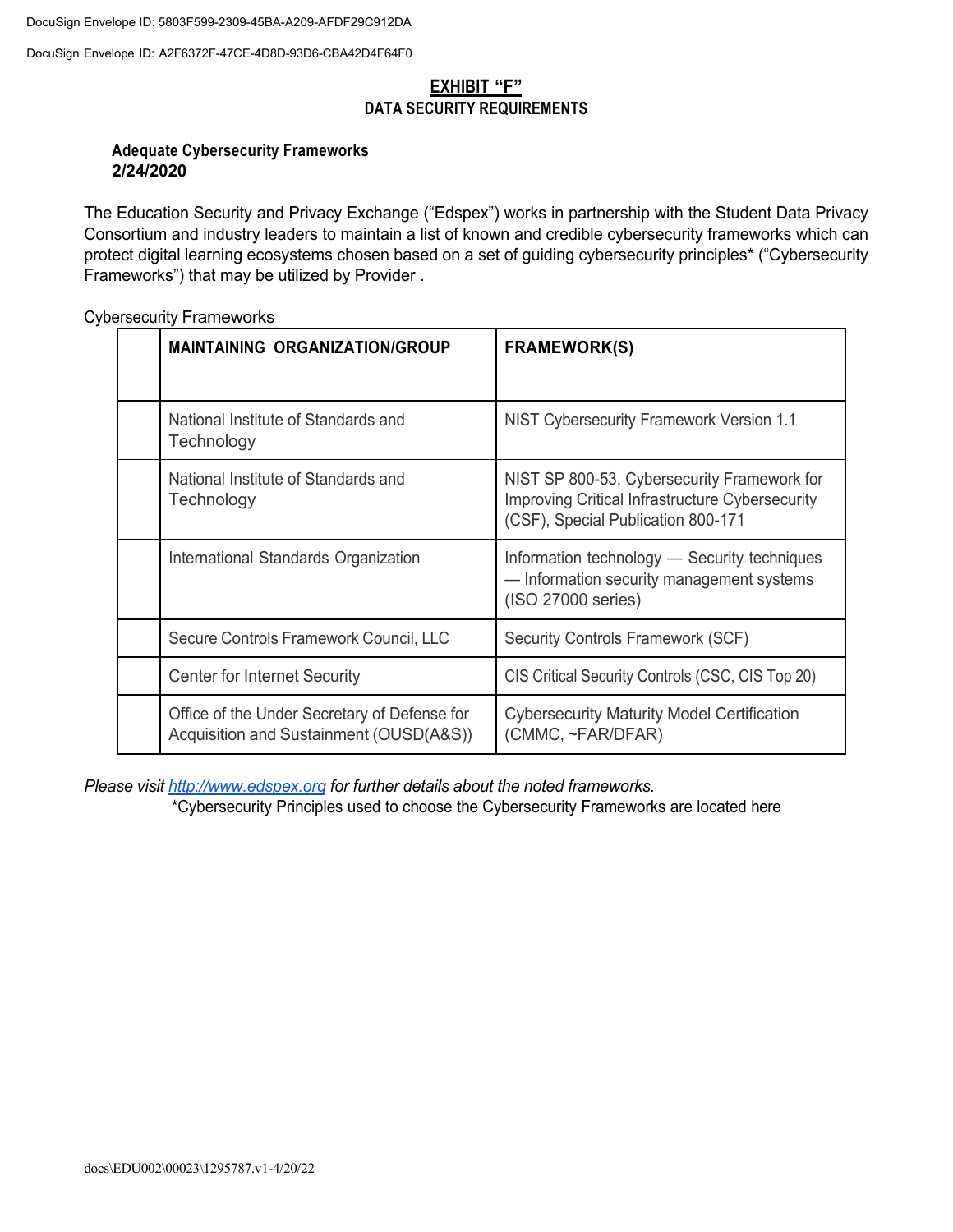# **EXHIBIT "G" Massachusetts**

**WHEREAS,** the documents and data transferred from LEAs and created by the Provider's Services are also subject to several state laws in Massachusetts. Specifically, those laws are 603 C.M.R. 23.00, Massachusetts General Law, Chapter 71, Sections 34D to 34H and 603 CMR 28.00; and

**WHEREAS,** the Parties wish to enter into these supplemental terms to the DPA to ensure that the Services provided conform to the requirements of the privacy laws referred to above and to establish implementing procedures and duties;

**WHEREAS,** the Parties wish these terms to be hereby incorporated by reference into the DPA in their entirety for Massachusetts:

- 1. In Article IV, Section 2, replace "otherwise authorized," with "otherwise required" and delete "or stated in the Service Agreement."
- 2. All employees of the Provider who will have direct contact with students shall pass criminal background checks.
- 3. In Article V, Section 1 Data Storage: Massachusetts does not require data to be stored within the United **States**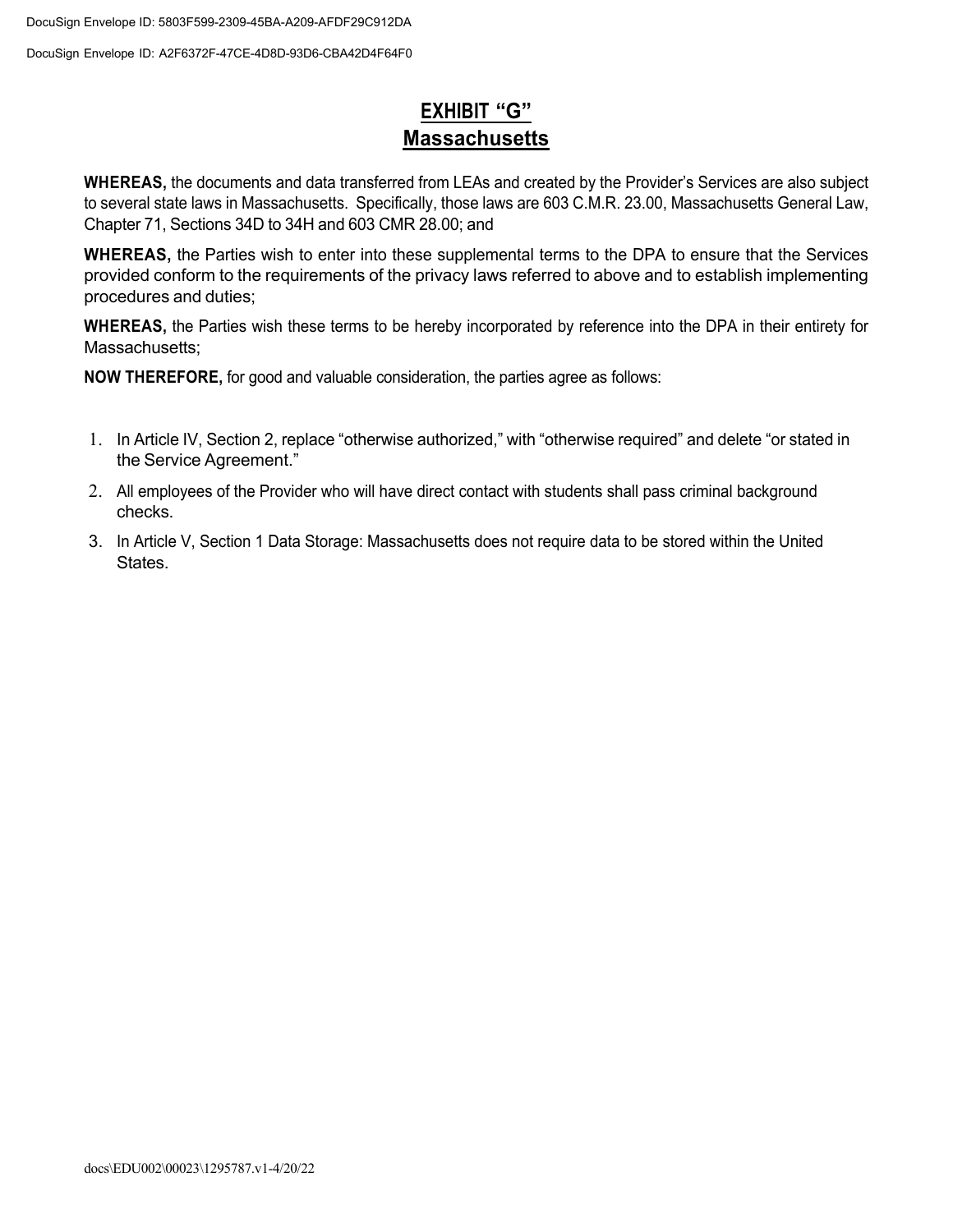## **EXHIBIT "G" Maine**

**WHEREAS,** the documents and data transferred from LEAs and created by the Provider's Services are also subject to several state laws in Maine. Specifically, those laws are 20-A M.R.S. §6001-6005.; 20-A M.R.S. §951 et. seq., Maine Unified Special Education Regulations, Maine Dep't of Edu. Rule Ch. 101; and

**WHEREAS,** the Parties wish to enter into these supplemental terms to the DPA to ensure that the Services provided conform to the requirements of the privacy laws referred to above and to establish implementing procedures and duties;

**WHEREAS,** the Parties wish these terms to be hereby incorporated by reference into the DPA in their entirety for Maine;

- 1. In Article IV, Section 2, replace "otherwise authorized," with "otherwise required" and delete "or stated in the Service Agreement."
- 2. All employees of the Provider who will have direct contact with students shall pass criminal background checks.
- 3. In Article V, Section 1 Data Storage: Maine does not require data to be stored within the United States.
- 4. The Provider may not publish on the Internet or provide for publication on the Internet any Student Data.
- 5. If the Provider collects student social security numbers, the Provider shall notify the LEA of the purpose the social security number will be used and provide an opportunity not to provide a social security number if the parent and/or student elects.
- 6. The parties agree that the definition of Student Data in Exhibit "C" includes the name of the student's family members, the student's place of birth, the student's mother's maiden name, results of assessments administered by the State, LEA or teacher, including participating information, course transcript information, including, but not limited to, courses taken and completed, course grades and grade point average, credits earned and degree, diploma, credential attainment or other school exit information, attendance and mobility information between and within LEAs within Maine, student's gender, race and ethnicity, educational program participation information required by state or federal law and email.
- 7. The parties agree that the definition of Student Data in Exhibit "C" includes information that:
	- a. Is created by a student or the student's parent or provided to an employee or agent of the LEA or a Provider in the course of the student's or parent's use of the Provider's website, service or application for kindergarten to grade 12 school purposes;
	- b. Is created or provided by an employee or agent of the LEA, including information provided to the Provider in the course of the employee's or agent's use of the Provider's website, service or application for kindergarten to grade 12 school purposes; or
	- c. Is gathered by the Provider through the operation of the Provider's website, service or application for kindergarten to grade 12 school purposes.
- 8. Notwithstanding anything to the contrary set forth herein, if a parent creates an account with Provider, that parent account is owned and controlled by the parent and is subject to the Additional Terms of Use for Parents between Provider and the parent. For the avoidance of doubt, Provider does not require the LEA to enable parent accounts.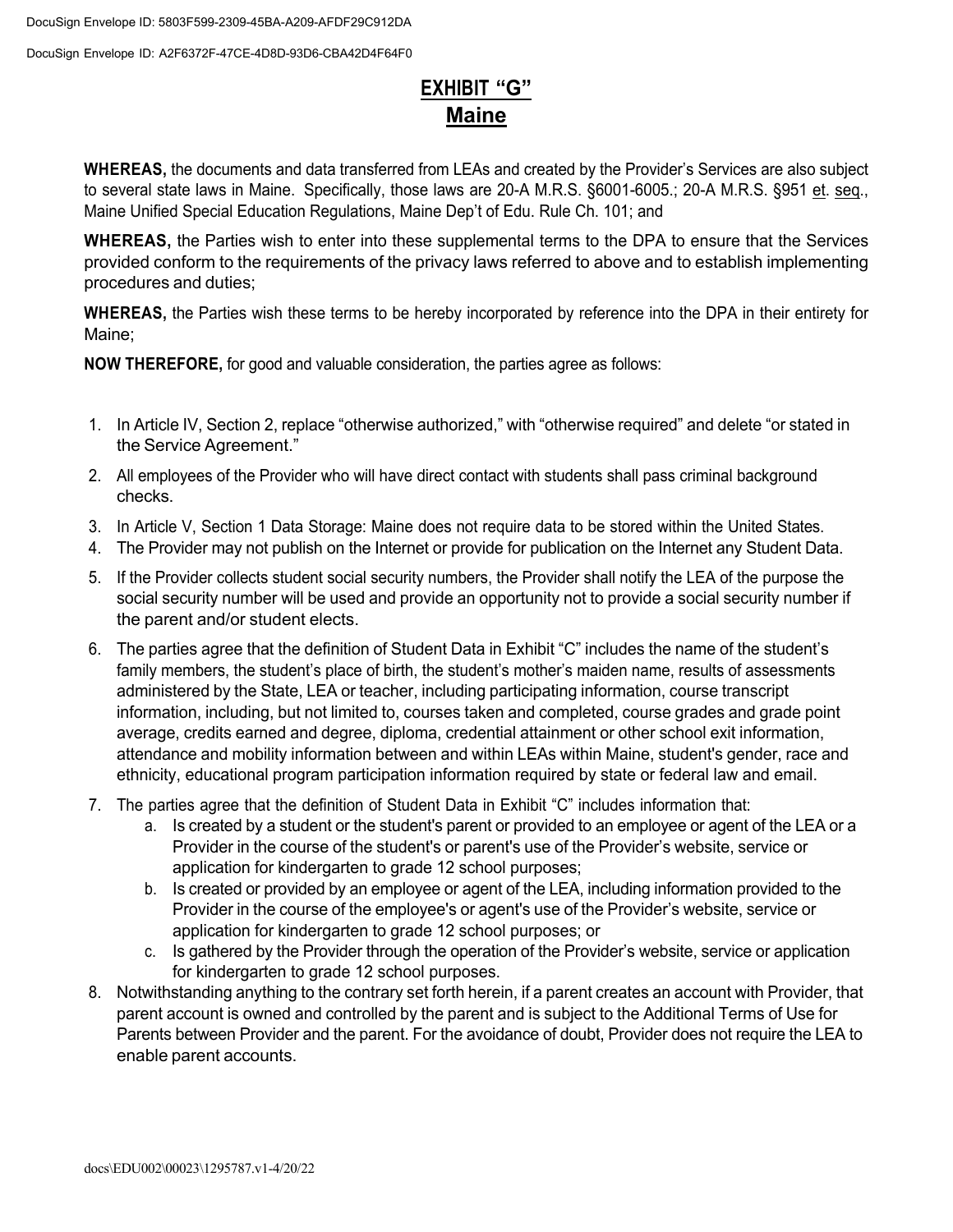# **EXHIBIT "G" Rhode Island**

**WHEREAS,** the documents and data transferred from LEAs and created by the Provider's Services are also subject to several state laws in Rhode Island. Specifically, those laws are R.I.G.L. 16-71-1, et. seq., R.I.G.L. 16-104-1, and R.I.G.L., 11-49.3 et. seq.; and

**WHEREAS,** the Parties wish to enter into these supplemental terms to the DPA to ensure that the Services provided conform to the requirements of the privacy laws referred to above and to establish implementing procedures and duties;

**WHEREAS,** the Parties wish these terms to be hereby incorporated by reference into the DPA in their entirety for Rhode Island;

- 1. In Article IV, Section 2, replace "otherwise authorized," with "otherwise required" and delete "or stated in the Service Agreement."
- 2. All employees of the Provider who will have direct contact with students shall pass criminal background checks.
- 3. In Article V, Section 1 Data Storage: Rhode Island does not require data to be stored within the United States.
- 4. The Provider agrees that this DPA serves as its written certification of its compliance with R.I.G.L. 16- 104-1.
- 5. The Provider agrees to implement and maintain a risk-based information security program that contains reasonable security procedures.
- 6. In the case of a data breach, as a part of the security breach notification outlined in Article V, Section 4(1), the Provider agrees to provide the following additional information:
	- **i.** Information about what the Provider has done to protect individuals whose information has been breached, including toll free numbers and websites to contact:
		- 1. The credit reporting agencies
		- 2. Remediation service providers
		- 3. The attorney general
	- **ii.** Advice on steps that the person whose information has been breached may take to protect himself or herself.
	- **iii.** A clear and concise description of the affected parent, legal guardian, staff member, or eligible student's ability to file or obtain a police report; how an affected parent, legal guardian, staff member, or eligible student's requests a security freeze and the necessary information to be provided when requesting the security freeze; and that fees may be required to be paid to the consumer reporting agencies.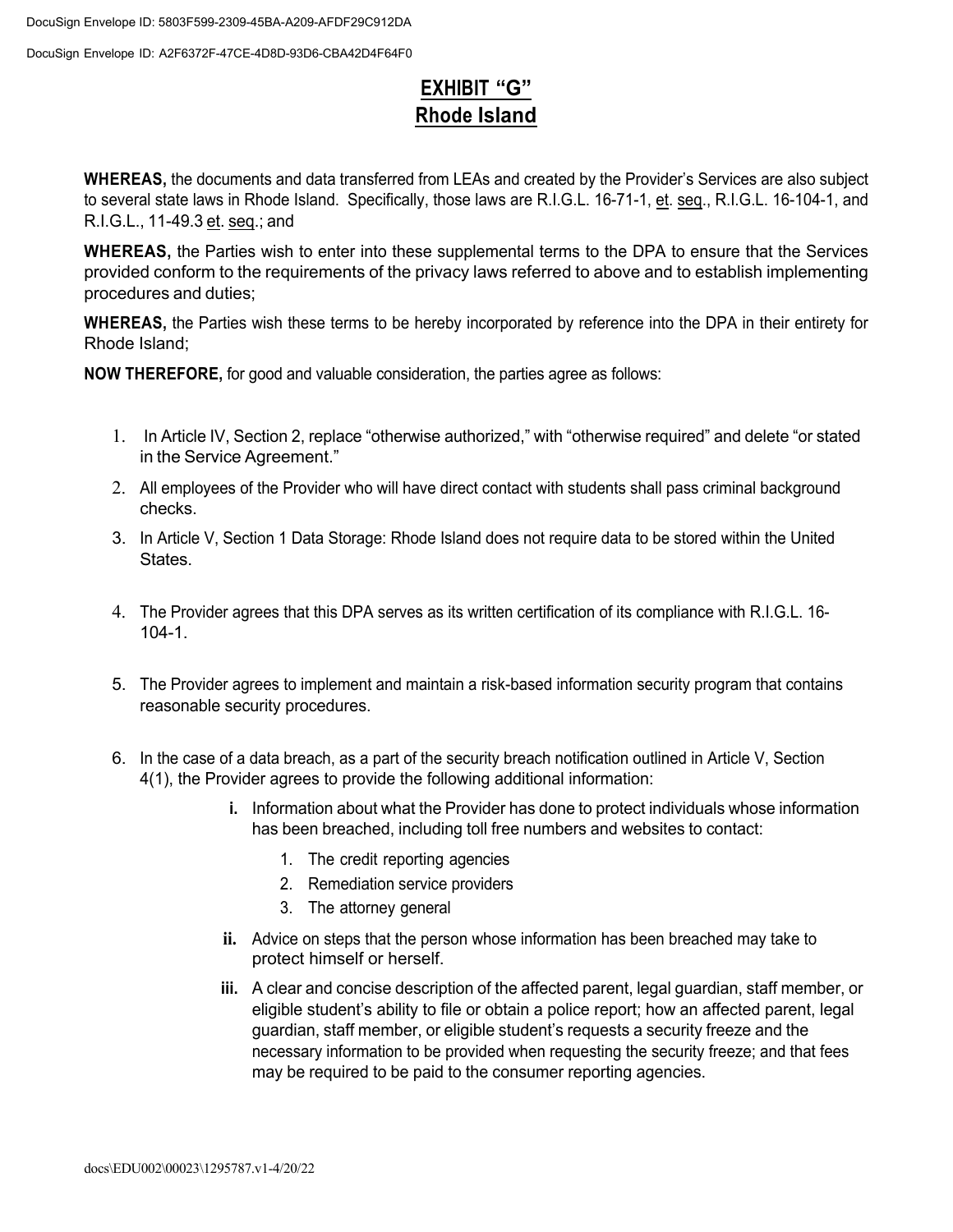## **EXHIBIT "G" Vermont**

**WHEREAS,** the documents and data transferred from LEAs and created by the Provider's Services are also subject to several state laws in Vermont. Specifically, those laws are 9 VSA 2443 to 2443f; 16 VSA 1321 to 1324; and

**WHEREAS,** the Parties wish to enter into these supplemental terms to the DPA to ensure that the Services provided conform to the requirements of the privacy laws referred to above and to establish implementing procedures and duties;

**WHEREAS,** the Parties wish these terms to be hereby incorporated by reference into the DPA in their entirety for Vermont;

- 1. In Article IV, Section 2, replace "otherwise authorized," with "otherwise required" and delete "or stated in the Service Agreement."
- 2. All employees of the Provider who will have direct contact with students shall pass criminal background checks.
- 3. In Article V, Section 1 Data Storage: Vermont does not require data to be stored within the United States.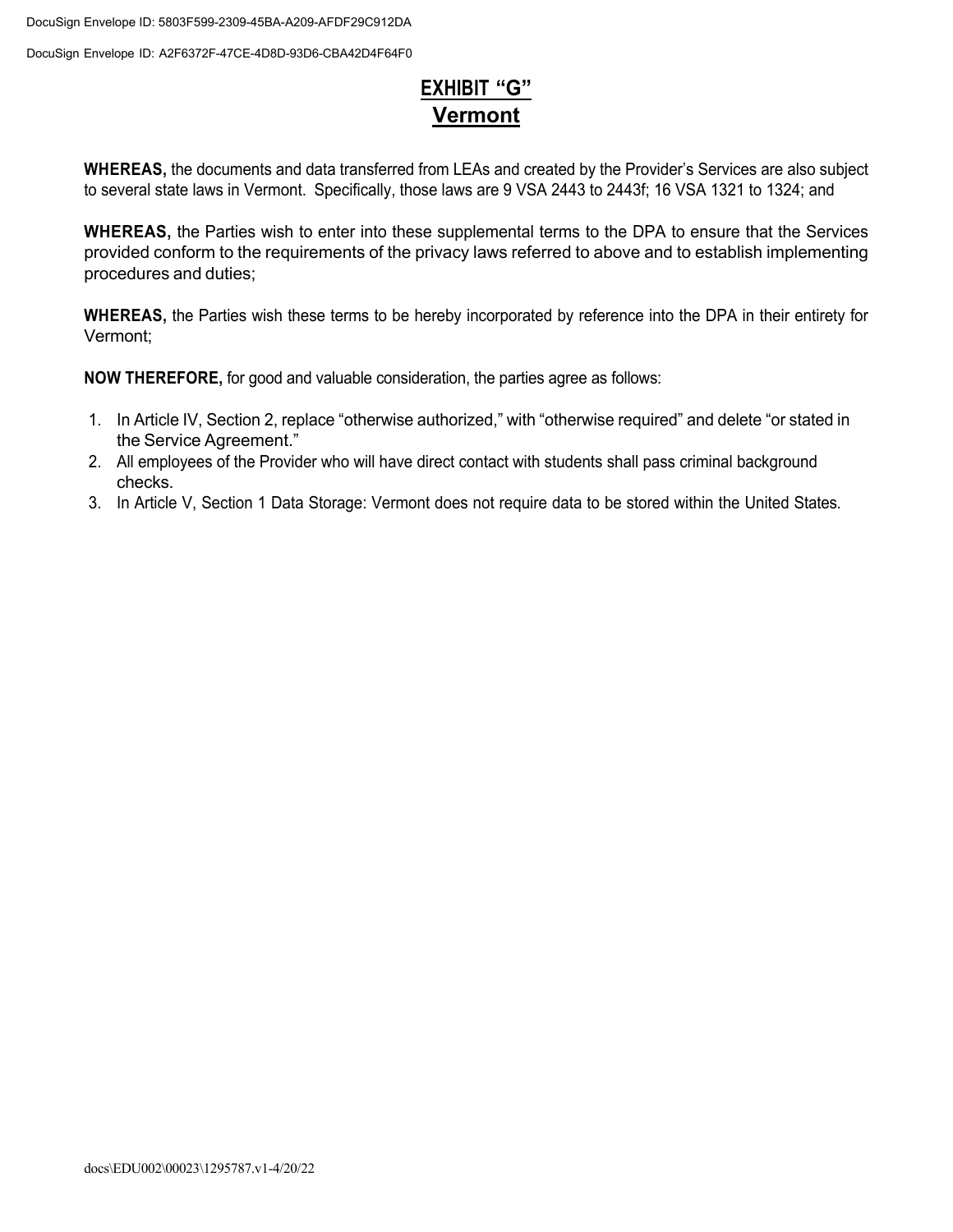| <b>EXHIBIT "I" - TEACHER DATA</b>           |                                                                                        |                                           |
|---------------------------------------------|----------------------------------------------------------------------------------------|-------------------------------------------|
| <b>Category of Data</b>                     | <b>Elements</b>                                                                        | <b>Check if used</b><br>by your<br>system |
| Application<br>Technology                   | IP Addresses of users, Use of cookies etc.                                             |                                           |
| Meta Data                                   | Other application technology meta data-Please specify:                                 |                                           |
| <b>Application Use</b><br><b>Statistics</b> | Meta data on user interaction with application                                         |                                           |
| Communications                              | Online communications that are captured (emails, blog entries)                         |                                           |
|                                             | Date of Birth                                                                          |                                           |
|                                             | Place of Birth                                                                         |                                           |
| Demographics                                | Social Security Number                                                                 |                                           |
|                                             | Ethnicity or race                                                                      |                                           |
|                                             | Other demographic information-Please specify:                                          |                                           |
|                                             | <b>Personal Address</b>                                                                |                                           |
| <b>Personal Contact</b>                     | <b>Personal Email</b>                                                                  |                                           |
| Information                                 | Personal Phone                                                                         |                                           |
| Performance<br>evaluations                  | Performance Evaluation Information                                                     |                                           |
|                                             | Teacher scheduled courses                                                              |                                           |
| Schedule                                    | Teacher calendar                                                                       |                                           |
|                                             | Medical alerts                                                                         |                                           |
| Special                                     | Teacher disability information                                                         |                                           |
| Information                                 | Other indicator information-Please specify:                                            |                                           |
|                                             | Local (School district) ID number                                                      |                                           |
| Teacher                                     | State ID number                                                                        |                                           |
| Identifiers                                 | Vendor/App assigned student ID number                                                  |                                           |
|                                             | Teacher app username                                                                   |                                           |
|                                             | Teacher app passwords                                                                  |                                           |
| Teacher In App<br>Performance               | Program/application performance                                                        |                                           |
| <b>Teacher Survey</b><br>Responses          | Teacher responses to surveys or questionnaires                                         |                                           |
|                                             | Teacher generated content; writing, pictures etc.                                      |                                           |
| Teacher work                                | Other teacher work data -Please specify:                                               |                                           |
|                                             | Course grades from schooling                                                           |                                           |
| Education                                   | Other transcript data -Please specify:                                                 |                                           |
| Other                                       | Please list each additional data element used, stored or collected by your application |                                           |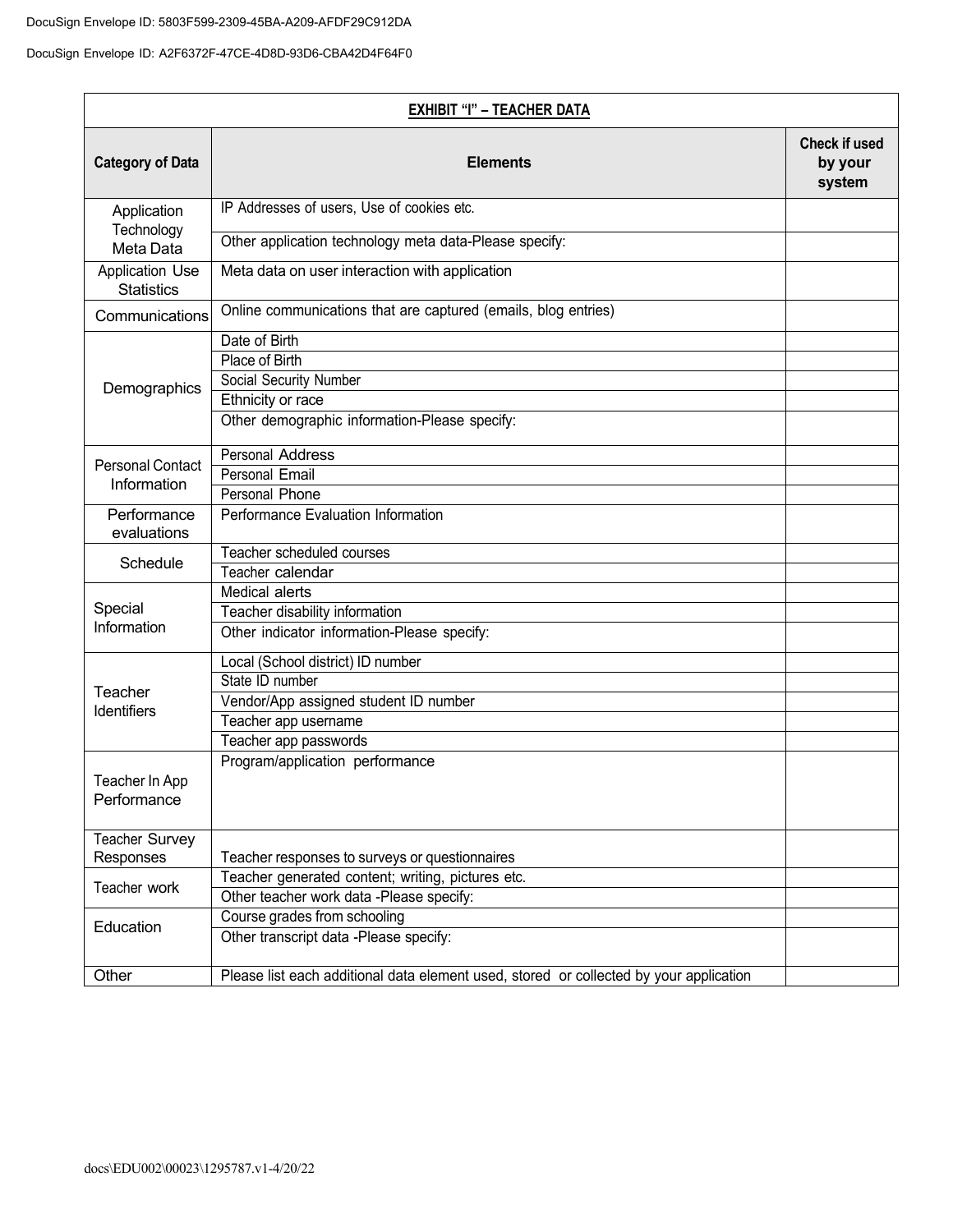# Clever\_Barre\_VendorSigned

Final Audit Report 2022-04-27

| Created:        | 2022-04-27                                   |
|-----------------|----------------------------------------------|
| By:             | Ramah Hawley (rhawley@tec-coop.org)          |
| Status:         | Signed                                       |
| Transaction ID: | CBJCHBCAABAAnfQjvuwG3xb_yWL6uXMu_3pxF3IBRqz1 |

# "Clever\_Barre\_VendorSigned" History

- **D** Document created by Ramah Hawley (rhawley@tec-coop.org) 2022-04-27 - 2:52:03 PM GMT- IP address: 74.102.102.44
- Document emailed to Emmanuel Ajanma (eajanbsu@buusd.org) for signature 2022-04-27 - 2:52:42 PM GMT
- **Email viewed by Emmanuel Ajanma (eajanbsu@buusd.org)** 2022-04-27 - 2:53:41 PM GMT- IP address: 66.249.83.40
- $\mathscr{O}_0$  Document e-signed by Emmanuel Ajanma (eajanbsu@buusd.org) Signature Date: 2022-04-27 - 2:55:02 PM GMT - Time Source: server- IP address: 24.181.251.82

**Agreement completed.** 2022-04-27 - 2:55:02 PM GMT

& Adobe Acrobat Sign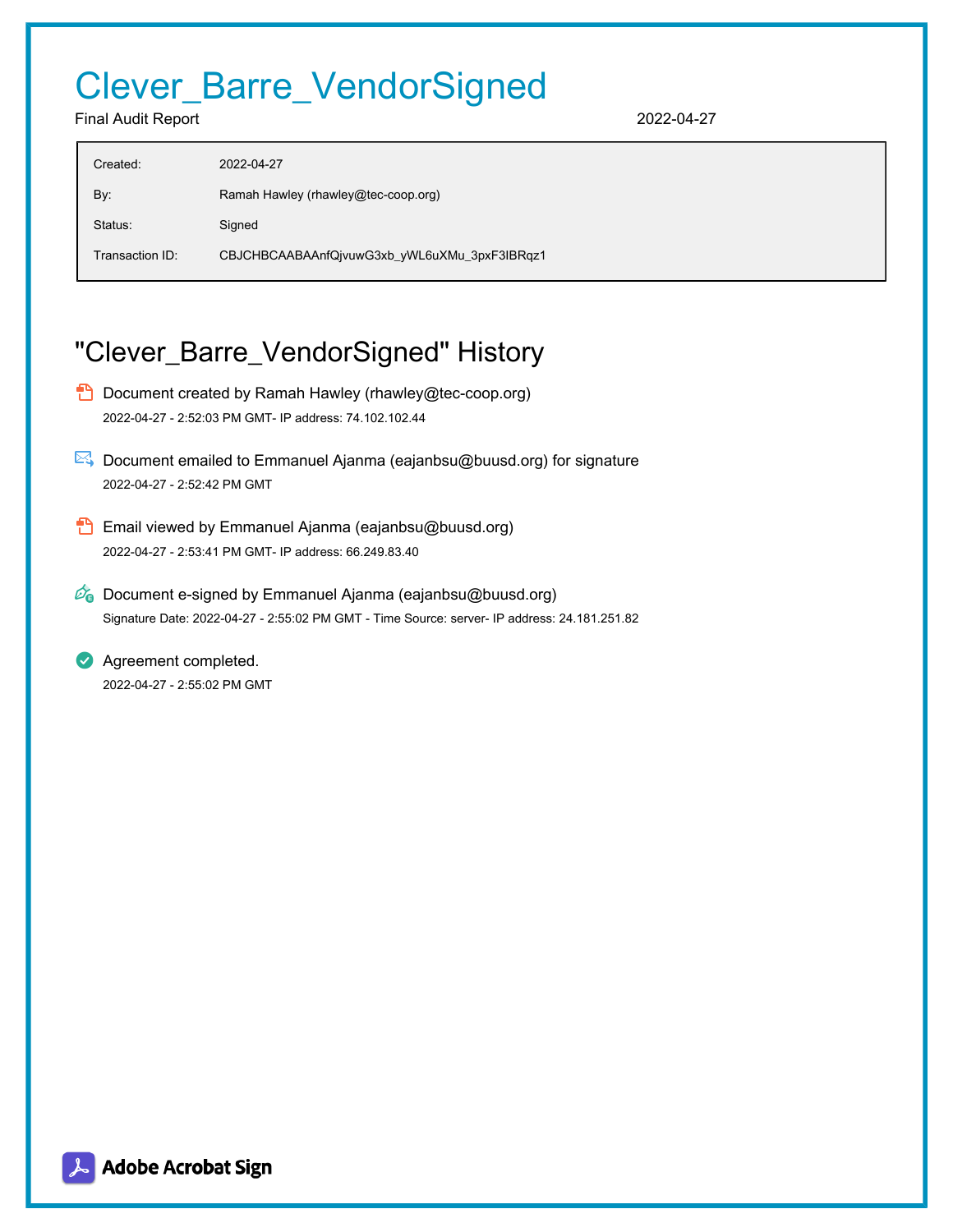#### **EXHIBIT "C" DEFINITIONS**

**De-Identified Data and De-Identification**: Records and information are considered to be de-identified when all personally identifiable information has been removed or obscured, such that the remaining information does not reasonably identify a specific individual, including, but not limited to, any information that, alone or in combination is linkable to a specific student and provided that the educational agency, or other party, has made a reasonable determination that a student's identity is not personally identifiable, taking into account reasonable available information.

**Educational Records**: Educational Records are records, files, documents, and other materials directly related to a student and maintained by the school or local education agency, or by a person acting for such school or local education agency, including but not limited to, records encompassing all the material kept in the student's cumulative folder, such as general identifying data, records of attendance and of academic work completed, records of achievement, and results of evaluative tests, health data, disciplinary status, test protocols and individualized education programs.

**Metadata**: means information that provides meaning and context to other data being collected; including, but not limited to: date and time records and purpose of creation Metadata that have been stripped of all direct and indirect identifiers are not considered Personally Identifiable Information.

**Operator**: means the operator of an internet website, online service, online application, or mobile application with actual knowledge that the site, service, or application is used for K–12 school purposes. Any entity that operates an internet website, online service, online application, or mobile application that has entered into a signed, written agreement with an LEA to provide a service to that LEA shall be considered an "operator" for the purposes of this section.

**Originating** LEA: An LEA who originally executes the DPA in its entirety with the Provider.

**Provider**: For purposes of the DPA, the term "Provider" means provider of digital educational software or services, including cloud-based services, for the digital storage, management, and retrieval of Student Data. Within the DPA the term "Provider" includes the term "Third Party" and the term "Operator" as used in applicable state statutes.

**Student Generated Content**: The term "student-generated content" means materials or content created by a student in the services including, but not limited to, essays, research reports, portfolios, creative writing, music or other audio files, photographs, videos, and account information that enables ongoing ownership of student content.

**School Official**: For the purposes of this DPA and pursuant to 34 CFR § 99.31(b), a School Official is a contractor that: (1) Performs an institutional service or function for which the agency or institution would otherwise use employees; (2) Is under the direct control of the agency or institution with respect to the use and maintenance of Student Data including Education Records; and (3) Is subject to 34 CFR § 99.33(a) governing the use and redisclosure of personally identifiable information from Education Records.

**Service Agreement**: Refers to the Contract, Purchase Order or Terms of Service or Terms of Use.Clever General Terms of Use (including the Privacy Policy and Additional Terms of Use for Schools referenced therein) found at [https://clever.com/trust/terms.](https://clever.com/trust/terms)